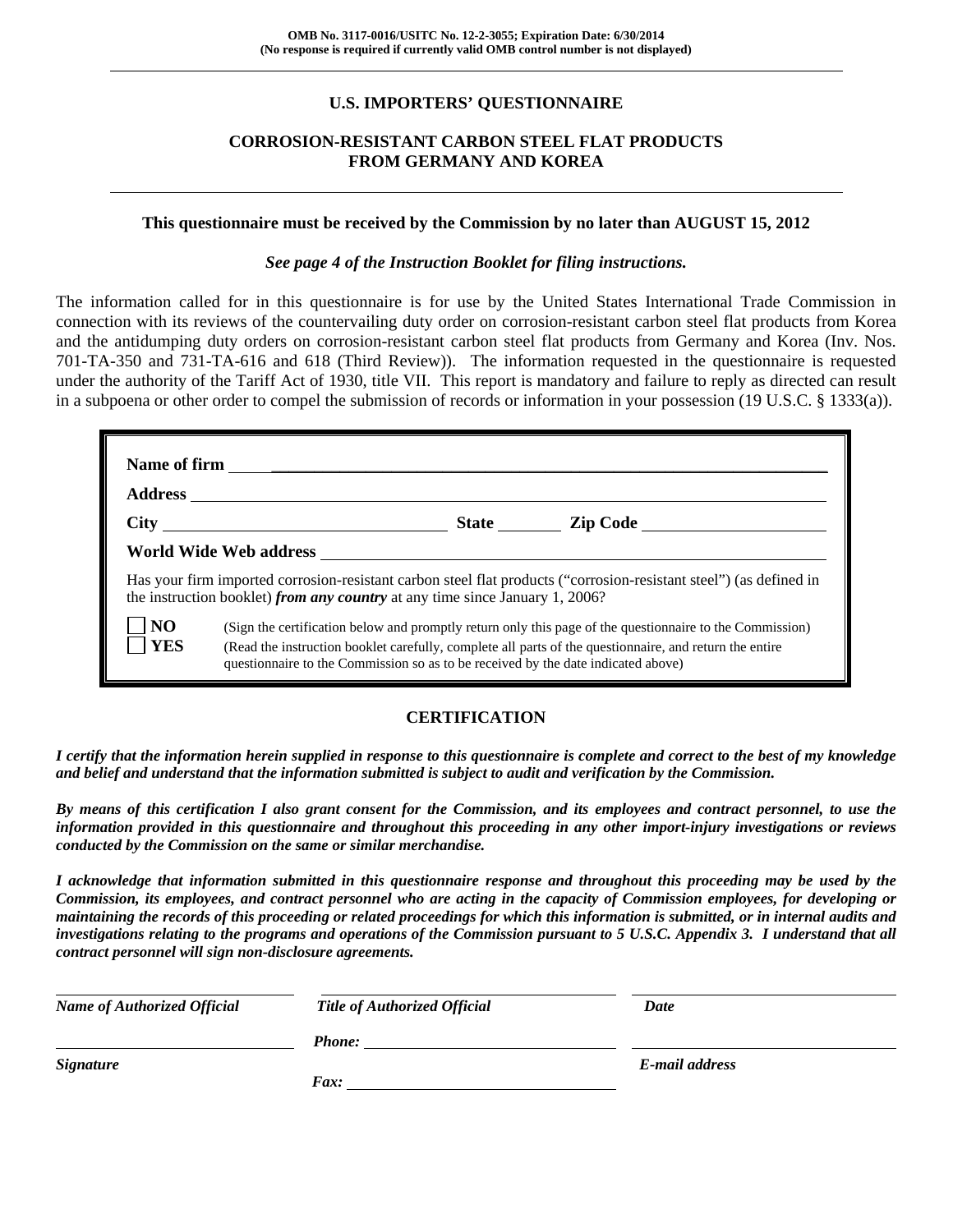#### **PART I.—GENERAL INFORMATION**

l

The questions in this questionnaire have been reviewed with market participants to ensure that issues of concern are adequately addressed and that data requests are sufficient, meaningful, and as limited as possible. Public reporting burden for this questionnaire is estimated to average 40 hours per response, including the time for reviewing instructions, searching existing data sources, gathering the data needed, and completing and reviewing the questionnaire. Send comments regarding the accuracy of this burden estimate or any other aspect of this collection of information, including suggestions for reducing the burden, to the Office of Investigations, U.S. International Trade Commission, 500 E Street, SW, Washington, DC 20436.

I-1a. **OMB statistics.--**Please report below the actual number of hours required and the cost to your firm of preparing the reply to this questionnaire and completing the form.

hours dollars

- I-1b. **OMB feedback.--**We are interested in any comments you may have for improving this questionnaire in general or the clarity of specific questions. Please attach such comments to your response or send them to the above address.
- I-2. **Establishments covered.--**Provide the name and address of establishment(s) covered by this questionnaire (see page 3 of the instruction booklet for reporting guidelines). If your firm is publicly traded, please specify the stock exchange and trading symbol.

|                   | <b>Ownership.</b> --Is your firm owned, in whole or in part, by any other firm? |                               |
|-------------------|---------------------------------------------------------------------------------|-------------------------------|
| $\blacksquare$ No | $\Box$ Yes--List the following information.                                     |                               |
| Firm name         | Address                                                                         | <b>Extent of</b><br>ownership |
|                   |                                                                                 |                               |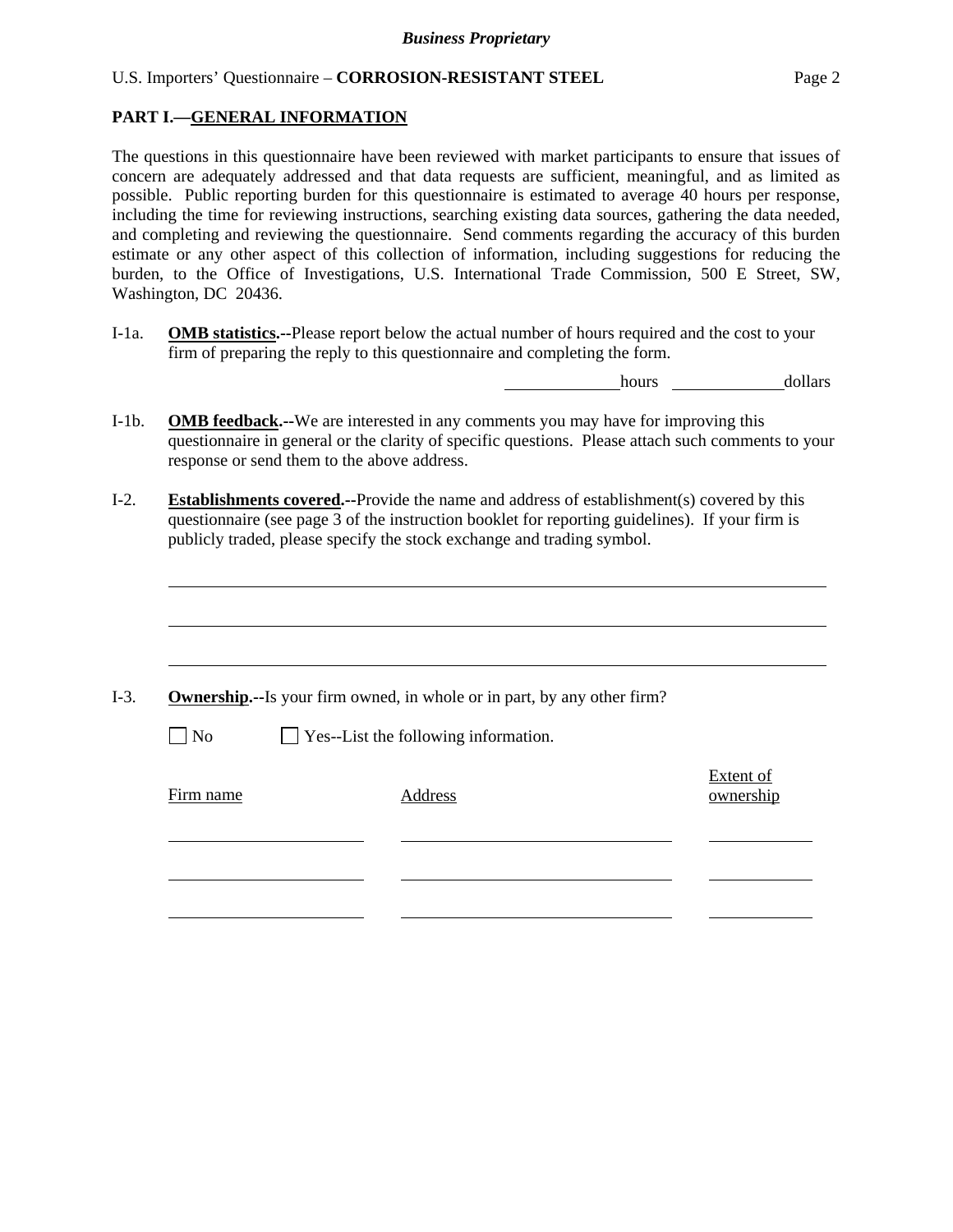# **PART I.--GENERAL INFORMATION**

|                       | <b>Related SUBJECT importers/exporters.--Does your firm have any related firms, either</b><br>domestic or foreign, that are engaged in importing corrosion-resistant steel from Germany or<br>Korea into the United States or that are engaged in exporting corrosion-resistant steel from<br>Germany or Korea to the United States? |                                      |                                                                                   |                                                                                                                                                                                                                                                                                          |  |  |  |
|-----------------------|--------------------------------------------------------------------------------------------------------------------------------------------------------------------------------------------------------------------------------------------------------------------------------------------------------------------------------------|--------------------------------------|-----------------------------------------------------------------------------------|------------------------------------------------------------------------------------------------------------------------------------------------------------------------------------------------------------------------------------------------------------------------------------------|--|--|--|
| N <sub>o</sub>        |                                                                                                                                                                                                                                                                                                                                      | Yes--List the following information. |                                                                                   |                                                                                                                                                                                                                                                                                          |  |  |  |
| Firm name             |                                                                                                                                                                                                                                                                                                                                      | <b>Address</b>                       |                                                                                   | Affiliation                                                                                                                                                                                                                                                                              |  |  |  |
|                       |                                                                                                                                                                                                                                                                                                                                      |                                      |                                                                                   |                                                                                                                                                                                                                                                                                          |  |  |  |
|                       |                                                                                                                                                                                                                                                                                                                                      |                                      | resistant steel from countries other than Germany and Korea to the United States? | Related NONSUBJECT importers/exporters.--Does your firm have any related firms, either<br>domestic or foreign, that are engaged in importing corrosion-resistant steel from countries other<br>than Germany and Korea into the United States or that are engaged in exporting corrosion- |  |  |  |
| <b>No</b>             |                                                                                                                                                                                                                                                                                                                                      | Yes--List the following information. |                                                                                   |                                                                                                                                                                                                                                                                                          |  |  |  |
| Firm name and country |                                                                                                                                                                                                                                                                                                                                      | <b>Address</b>                       |                                                                                   | <b>Affiliation</b>                                                                                                                                                                                                                                                                       |  |  |  |
|                       | engaged in the production of corrosion-resistant steel?                                                                                                                                                                                                                                                                              |                                      |                                                                                   | Related producers.--Does your firm have any related firms, either domestic or foreign, that are                                                                                                                                                                                          |  |  |  |
| No                    |                                                                                                                                                                                                                                                                                                                                      | Yes--List the following information. |                                                                                   |                                                                                                                                                                                                                                                                                          |  |  |  |
| Firm name             |                                                                                                                                                                                                                                                                                                                                      | <b>Address</b>                       |                                                                                   | Affiliation                                                                                                                                                                                                                                                                              |  |  |  |
|                       |                                                                                                                                                                                                                                                                                                                                      |                                      |                                                                                   | <b>Nature of import operations.</b> --Please indicate the nature of your firm's importing operations on                                                                                                                                                                                  |  |  |  |
|                       |                                                                                                                                                                                                                                                                                                                                      |                                      | corrosion-resistant steel. More than one answer may be applicable.                |                                                                                                                                                                                                                                                                                          |  |  |  |
|                       | Importer of record                                                                                                                                                                                                                                                                                                                   |                                      |                                                                                   | Takes title to the imported product(s)                                                                                                                                                                                                                                                   |  |  |  |
|                       |                                                                                                                                                                                                                                                                                                                                      |                                      |                                                                                   |                                                                                                                                                                                                                                                                                          |  |  |  |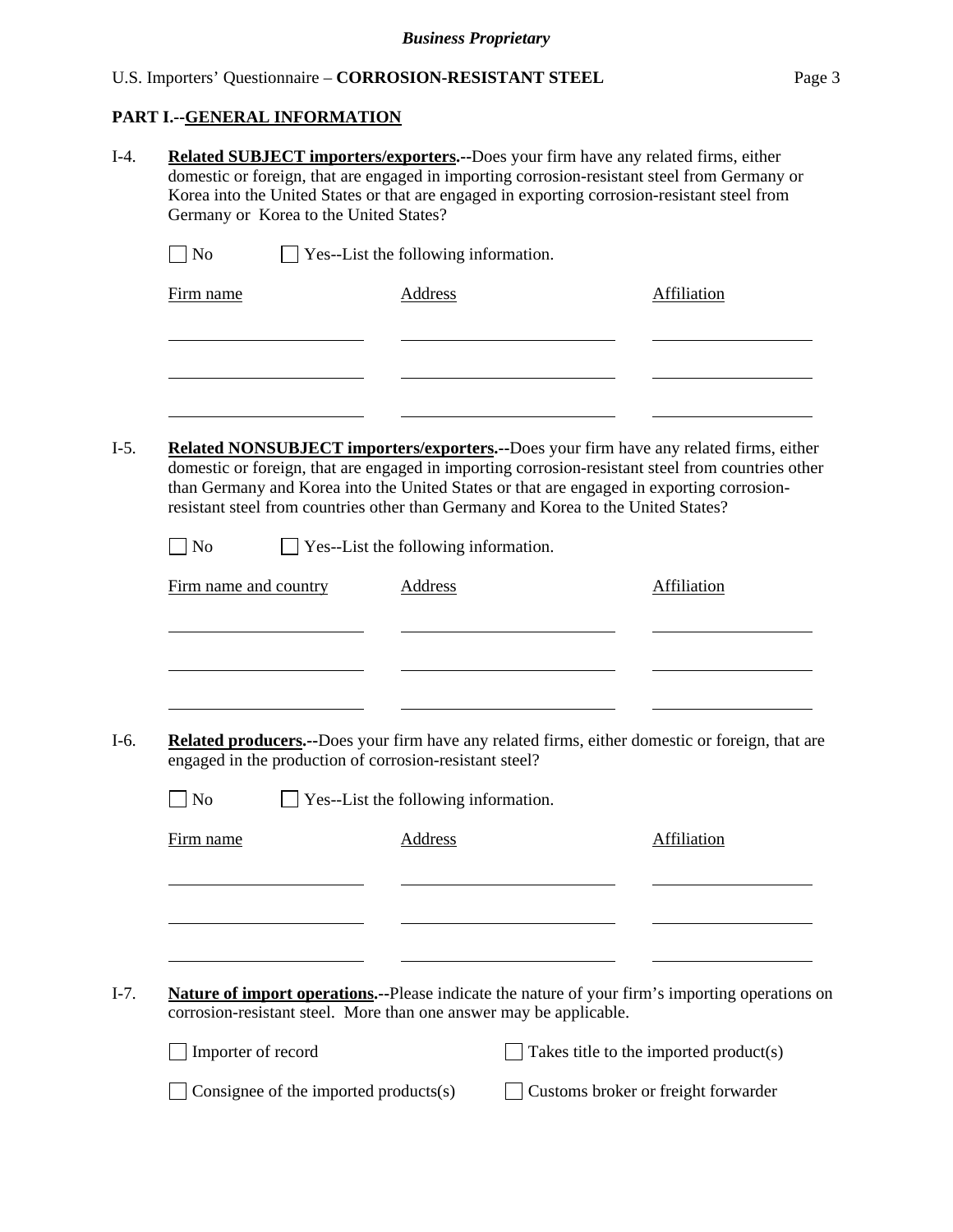### **PART I.--GENERAL INFORMATION**

I-8. **Consignees.--**If your firm is an importer of record of corrosion-resistant steel but is not the consignee, please list the consignees below (firm name, address, telephone number, and individual to contact).

| Firm name                                   | Address        |                                              | Contact person and phone<br>number                                                                                                                                                                                                                                                                    |
|---------------------------------------------|----------------|----------------------------------------------|-------------------------------------------------------------------------------------------------------------------------------------------------------------------------------------------------------------------------------------------------------------------------------------------------------|
|                                             |                |                                              |                                                                                                                                                                                                                                                                                                       |
|                                             |                |                                              | FTZs or bonded warehouse.--Please indicate whether your firm enters corrosion-resistant steel<br>into, or withdraws such merchandise from, foreign trade zones or bonded warehouses.                                                                                                                  |
| Foreign trade zones                         | N <sub>o</sub> | Yes                                          |                                                                                                                                                                                                                                                                                                       |
| Bonded warehouses                           | $\Box$ No      | Yes                                          |                                                                                                                                                                                                                                                                                                       |
| (temporary importation under bond) program. |                |                                              | TIB.--Please indicate whether your firm imports corrosion-resistant steel under the TIB                                                                                                                                                                                                               |
| $\Box$ No                                   | Yes            |                                              |                                                                                                                                                                                                                                                                                                       |
| steel?                                      |                |                                              | <b>Business plan.</b> --In Parts II and III of this questionnaire we request a copy of your company's<br>business plan. Does your company or any related firm have a business plan or any internal<br>documents that describe, discuss, or analyze expected market conditions for corrosion-resistant |
| N <sub>o</sub>                              |                | requested documents, please explain why not. | Yes-Please provide the requested documents. If you are not providing the                                                                                                                                                                                                                              |
|                                             |                |                                              |                                                                                                                                                                                                                                                                                                       |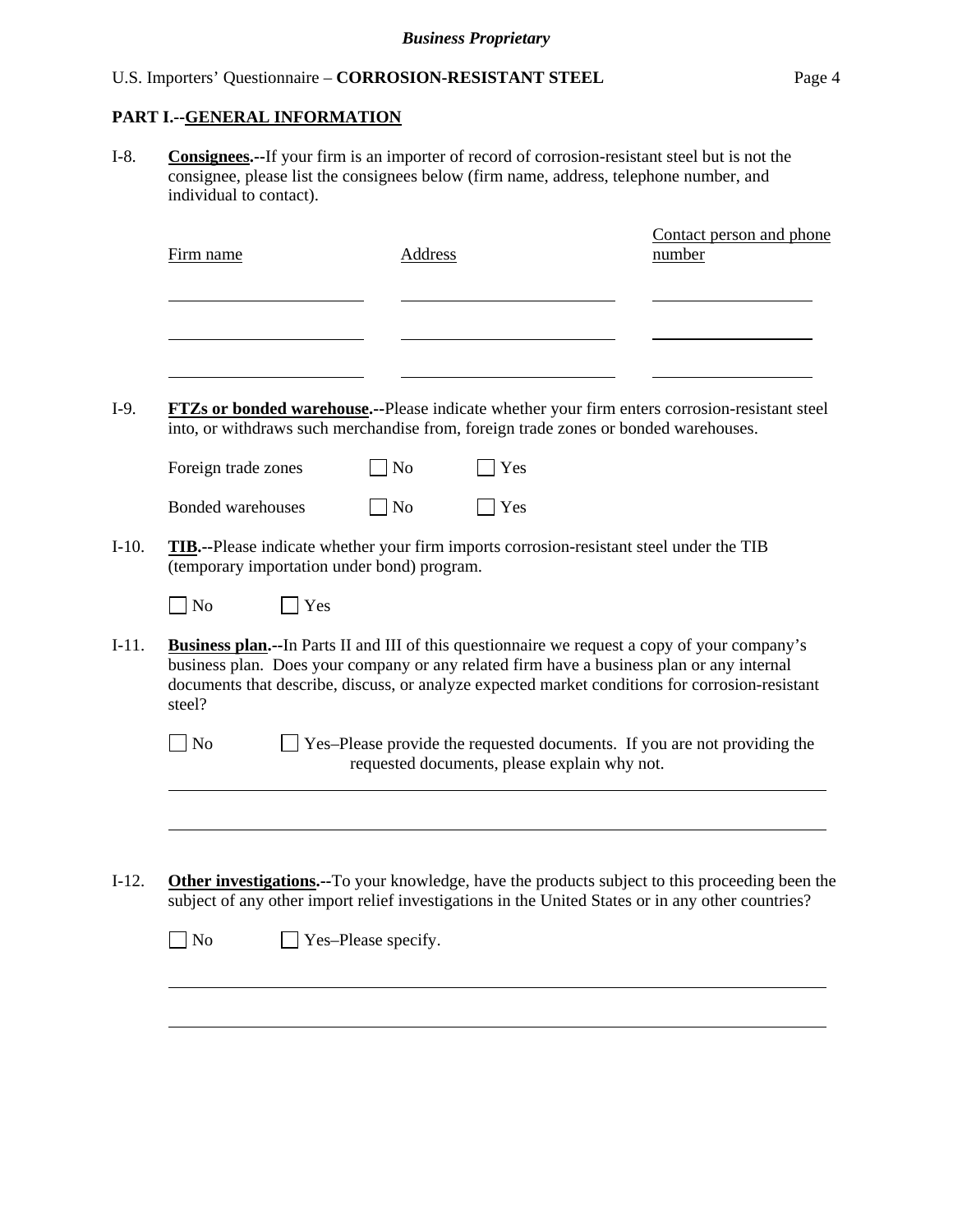# **PART II.--TRADE AND RELATED INFORMATION**

Further information on this part of the questionnaire can be obtained from Mary Messer (202-205-3193, mary.messer@usitc.gov). **Supply all data requested on a calendar-year basis, unless indicated otherwise**.

II-1. **Contact information.**-- Please identify the responsible individual and the manner by which Commission staff may contact that individual regarding the confidential information submitted in part II.

| Name      |  |
|-----------|--|
| Title     |  |
| Email     |  |
| Telephone |  |
| Fax       |  |

II-2. **Changes in operations.--**Please indicate whether your firm has experienced any of the following changes in relation to the importation of corrosion-resistant steel since January 1, 2006.

| (check as many as appropriate)                    | (please supply details as to the time, nature, and<br>significance of any such changes) |
|---------------------------------------------------|-----------------------------------------------------------------------------------------|
|                                                   |                                                                                         |
|                                                   |                                                                                         |
|                                                   |                                                                                         |
|                                                   |                                                                                         |
|                                                   |                                                                                         |
|                                                   |                                                                                         |
| prolonged shutdowns or<br>production curtailments |                                                                                         |
|                                                   |                                                                                         |
|                                                   |                                                                                         |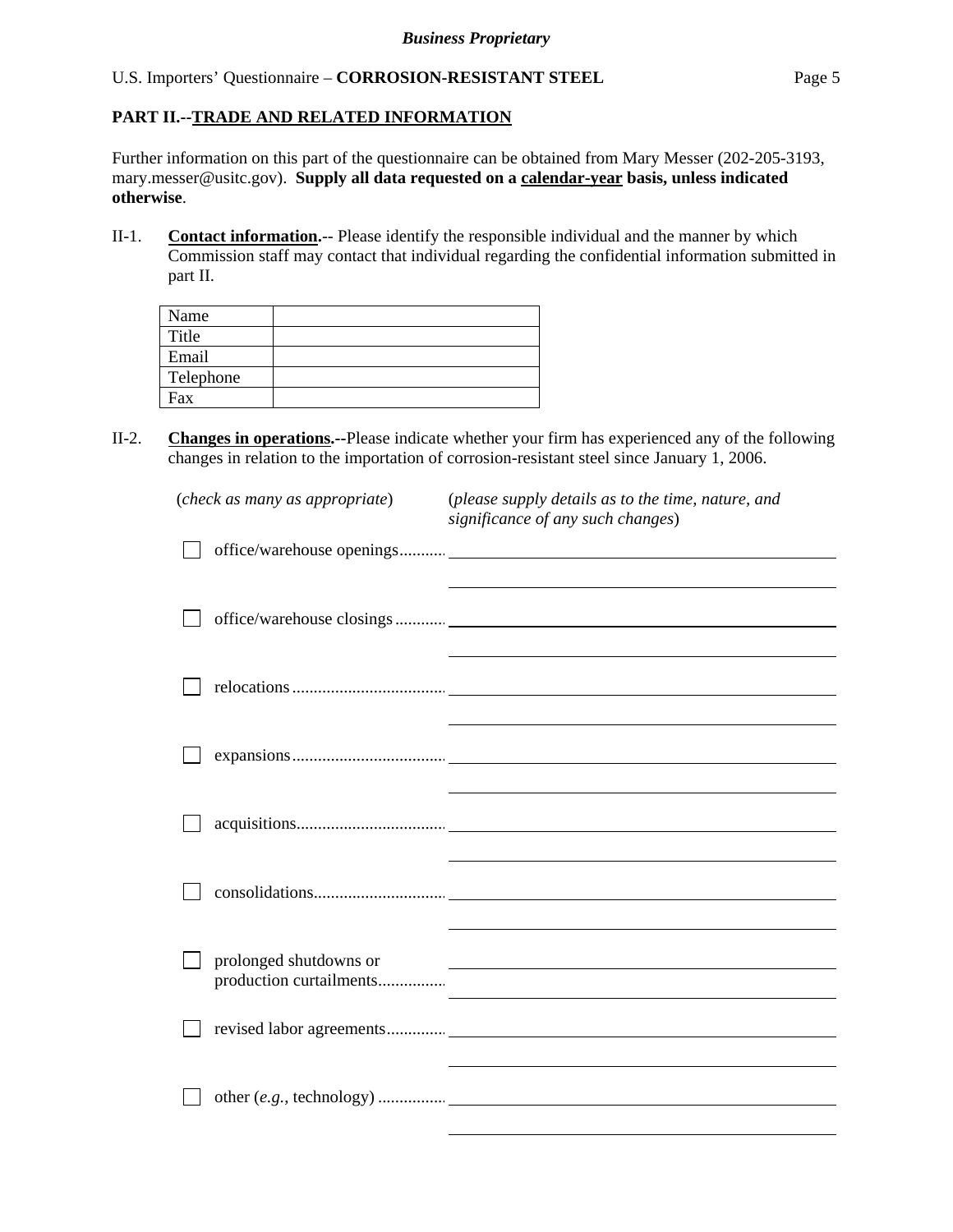### **PART II.--TRADE AND RELATED INFORMATION**

| $II-3.$                            | <b>Anticipated changes in operations.</b> --Does your firm anticipate any changes in the character of<br>your operations or organization (as noted above) relating to the importation of corrosion-resistant<br>steel in the future? |                                                                                                                                                                                                                                                                                                                                                                                                                                                               |           |           |                          |                                                                                                                                                                                                                          |           |  |  |
|------------------------------------|--------------------------------------------------------------------------------------------------------------------------------------------------------------------------------------------------------------------------------------|---------------------------------------------------------------------------------------------------------------------------------------------------------------------------------------------------------------------------------------------------------------------------------------------------------------------------------------------------------------------------------------------------------------------------------------------------------------|-----------|-----------|--------------------------|--------------------------------------------------------------------------------------------------------------------------------------------------------------------------------------------------------------------------|-----------|--|--|
|                                    | $\Box$ No                                                                                                                                                                                                                            | issue.                                                                                                                                                                                                                                                                                                                                                                                                                                                        |           |           |                          | Yes-Supply details as to the time, nature, and significance of such changes<br>and provide underlying assumptions, along with relevant portions of<br>business plans or other supporting documentation that address this |           |  |  |
|                                    | For question II-4, if your response differs for particular orders, please indicate and explain the<br>particular effect of revocation of specific orders.                                                                            |                                                                                                                                                                                                                                                                                                                                                                                                                                                               |           |           |                          |                                                                                                                                                                                                                          |           |  |  |
| $II-4.$                            |                                                                                                                                                                                                                                      | <b>Anticipated changes in operations in the event the order is revoked.</b> --Would your firm<br>anticipate any changes in the character of your operations or organization (as noted above)<br>relating to the importation of corrosion-resistant steel in the future if the countervailing duty order<br>on corrosion-resistant steel from Korea and the antidumping duty orders on corrosion-resistant<br>steel from Germany and Korea were to be revoked? |           |           |                          |                                                                                                                                                                                                                          |           |  |  |
|                                    | $\Box$ No                                                                                                                                                                                                                            | issue.                                                                                                                                                                                                                                                                                                                                                                                                                                                        |           |           |                          | Yes-Supply details as to the time, nature, and significance of such changes<br>and provide underlying assumptions, along with relevant portions of<br>business plans or other supporting documentation that address this |           |  |  |
| $II-5.$                            |                                                                                                                                                                                                                                      | <b>Arranged imports.</b> --Has your firm imported or arranged for the importation of corrosion-<br>resistant steel from Germany or Korea for delivery after June 30, 2012?                                                                                                                                                                                                                                                                                    |           |           |                          |                                                                                                                                                                                                                          |           |  |  |
|                                    | $\big $ No                                                                                                                                                                                                                           |                                                                                                                                                                                                                                                                                                                                                                                                                                                               |           |           |                          | Yes--Indicate when such orders are to be delivered and the quantities involved.                                                                                                                                          |           |  |  |
|                                    |                                                                                                                                                                                                                                      |                                                                                                                                                                                                                                                                                                                                                                                                                                                               |           |           | Quantity (in short tons) |                                                                                                                                                                                                                          |           |  |  |
|                                    |                                                                                                                                                                                                                                      | July-Sept.                                                                                                                                                                                                                                                                                                                                                                                                                                                    | Oct.-Dec. | Jan.-Mar. | Apr.-June                | July-Sept.                                                                                                                                                                                                               | Oct.-Dec. |  |  |
|                                    | Country                                                                                                                                                                                                                              | 2012                                                                                                                                                                                                                                                                                                                                                                                                                                                          | 2012      | 2013      | 2013                     | 2013                                                                                                                                                                                                                     | 2013      |  |  |
| Germany                            |                                                                                                                                                                                                                                      |                                                                                                                                                                                                                                                                                                                                                                                                                                                               |           |           |                          |                                                                                                                                                                                                                          |           |  |  |
| Korea<br>All others $\overline{1}$ |                                                                                                                                                                                                                                      |                                                                                                                                                                                                                                                                                                                                                                                                                                                               |           |           |                          |                                                                                                                                                                                                                          |           |  |  |

United States, please indicate your reasons for importing this product. If your reasons differ by source, please elaborate.

l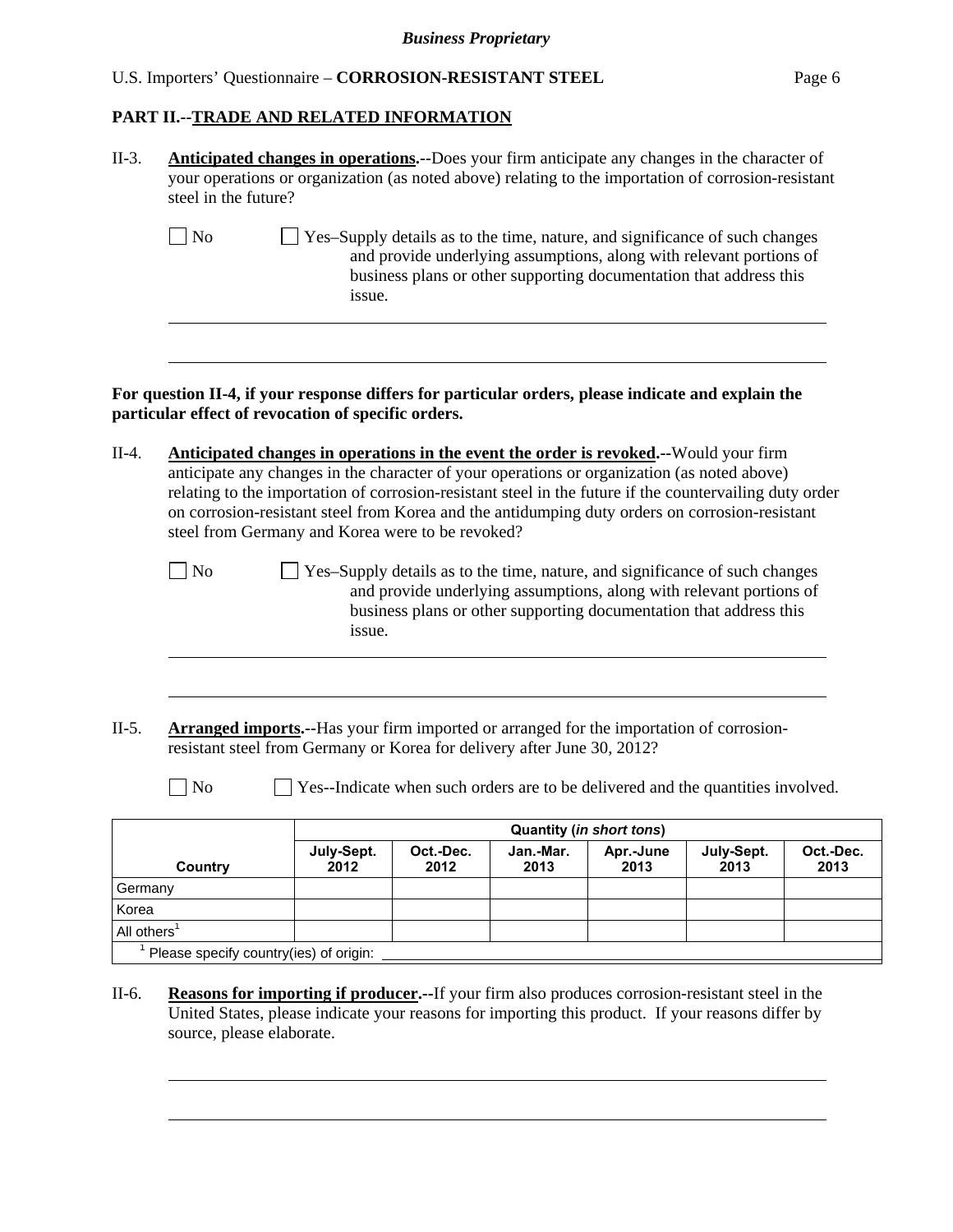#### **PART II.--TRADE AND RELATED INFORMATION**

II-7a. **Imports from GERMANY**.--Does your firm import corrosion-resistant steel from Germany?

 No. Yes-- Report your firm's imports and your firm's shipments and inventories of corrosion-resistant steel imported from Germany by your firm during the specified periods. (See definitions in the instruction booklet.)

# **GERMANY**

| Quantity (in short tons), value (in \$1,000)                                                                                                                                                                                                                                                                                               |      |      |      |               |      |      |      |              |
|--------------------------------------------------------------------------------------------------------------------------------------------------------------------------------------------------------------------------------------------------------------------------------------------------------------------------------------------|------|------|------|---------------|------|------|------|--------------|
|                                                                                                                                                                                                                                                                                                                                            |      |      |      | Calendar year |      |      |      | January-June |
| <b>Item</b>                                                                                                                                                                                                                                                                                                                                | 2006 | 2007 | 2008 | 2009          | 2010 | 2011 | 2011 | 2012         |
| <b>Beginning-of-period</b><br>inventories (quantity) (A)                                                                                                                                                                                                                                                                                   |      |      |      |               |      |      |      |              |
| Imports:<br>Quantity (B)                                                                                                                                                                                                                                                                                                                   |      |      |      |               |      |      |      |              |
| Value (C)                                                                                                                                                                                                                                                                                                                                  |      |      |      |               |      |      |      |              |
| U.S. shipments:<br><b>Commercial shipments:</b><br>Quantity (D)                                                                                                                                                                                                                                                                            |      |      |      |               |      |      |      |              |
| Value (E)                                                                                                                                                                                                                                                                                                                                  |      |      |      |               |      |      |      |              |
| Internal consumption/<br>company transfers:<br>Quantity (F)                                                                                                                                                                                                                                                                                |      |      |      |               |      |      |      |              |
| Value $1$ (G)                                                                                                                                                                                                                                                                                                                              |      |      |      |               |      |      |      |              |
| Export shipments: <sup>2</sup><br>Quantity (H)                                                                                                                                                                                                                                                                                             |      |      |      |               |      |      |      |              |
| Value (I)                                                                                                                                                                                                                                                                                                                                  |      |      |      |               |      |      |      |              |
| <b>End-of-period inventories</b><br>(quantity) (J)                                                                                                                                                                                                                                                                                         |      |      |      |               |      |      |      |              |
| <b>Channels of distribution:</b><br>U.S. shipments to<br>automotive end users<br>(quantity) (K)                                                                                                                                                                                                                                            |      |      |      |               |      |      |      |              |
| U.S. shipments to<br>construction end users<br>(quantity) (L)                                                                                                                                                                                                                                                                              |      |      |      |               |      |      |      |              |
| U.S. shipments to other end<br>users (quantity)<br>specify (M)                                                                                                                                                                                                                                                                             |      |      |      |               |      |      |      |              |
| U.S. shipments to steel<br>service centers and<br>distributors (quantity) (N)                                                                                                                                                                                                                                                              |      |      |      |               |      |      |      |              |
| <sup>1</sup> Sales to related firms (including internal consumption) must be valued at fair market value. In the event that you use a<br>different basis for valuing these sales within your company, please specify that basis (e.g., cost, cost plus, etc.) and provide<br>value data using that basis for each period identified above: |      |      |      |               |      |      |      |              |
| <sup>2</sup> Identify your principal export markets:                                                                                                                                                                                                                                                                                       |      |      |      |               |      |      |      |              |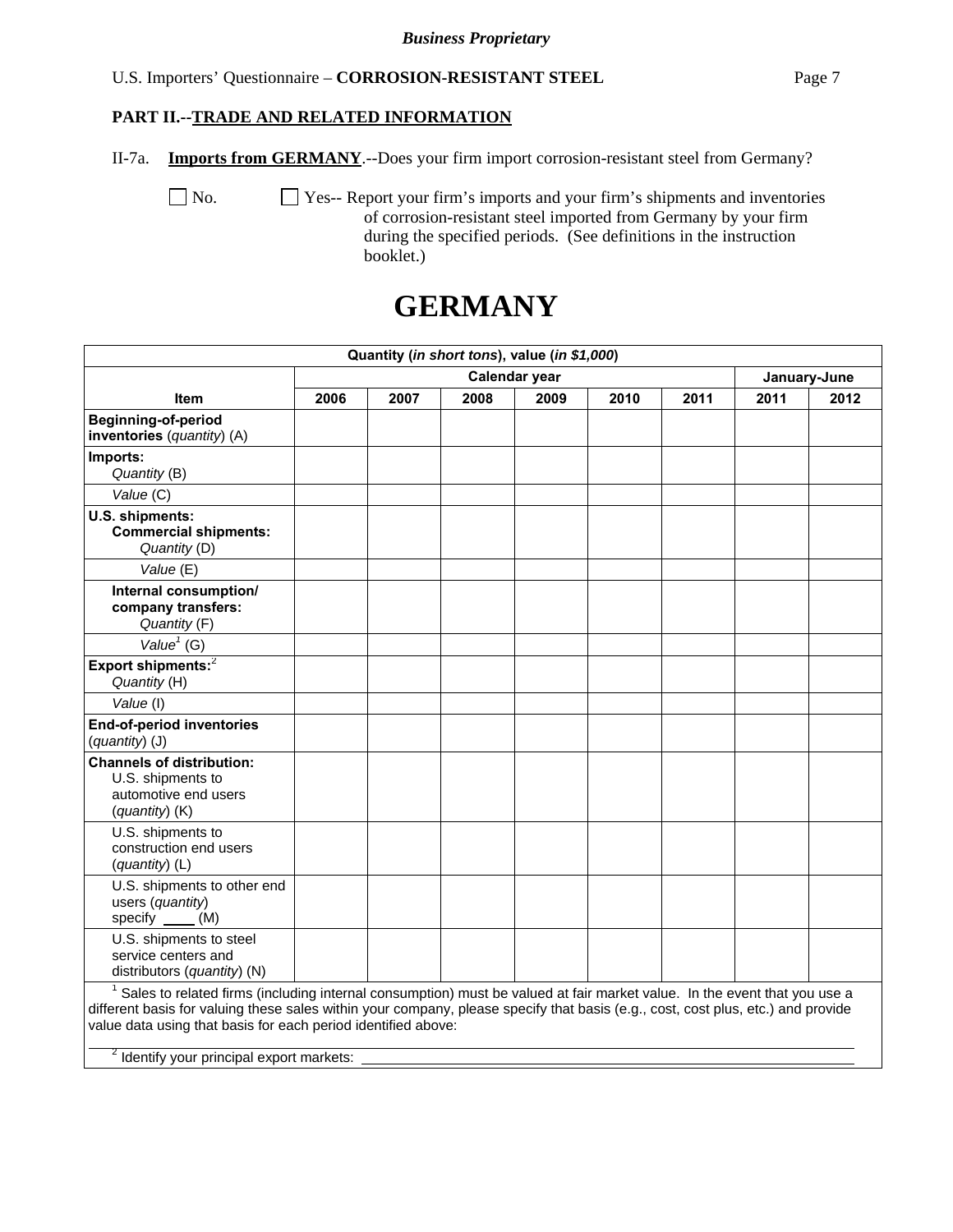### **PART II.--TRADE AND RELATED INFORMATION**

II-7b. **Imports from KOREA**.--Does your firm import corrosion-resistant steel from Korea?

 No. Yes-- Report your firm's imports and your firm's shipments and inventories of corrosion-resistant steel imported from Korea by your firm during the specified periods. (See definitions in the instruction booklet.)

| Quantity (in short tons), value (in \$1,000)                                                                                                                                                                                                                                                                                  |      |      |      |               |      |      |      |              |
|-------------------------------------------------------------------------------------------------------------------------------------------------------------------------------------------------------------------------------------------------------------------------------------------------------------------------------|------|------|------|---------------|------|------|------|--------------|
|                                                                                                                                                                                                                                                                                                                               |      |      |      | Calendar year |      |      |      | January-June |
| <b>Item</b>                                                                                                                                                                                                                                                                                                                   | 2006 | 2007 | 2008 | 2009          | 2010 | 2011 | 2011 | 2012         |
| <b>Beginning-of-period</b><br>inventories (quantity) (A)                                                                                                                                                                                                                                                                      |      |      |      |               |      |      |      |              |
| Imports:<br>Quantity (B)                                                                                                                                                                                                                                                                                                      |      |      |      |               |      |      |      |              |
| Value (C)                                                                                                                                                                                                                                                                                                                     |      |      |      |               |      |      |      |              |
| U.S. shipments:<br><b>Commercial shipments:</b><br>Quantity (D)                                                                                                                                                                                                                                                               |      |      |      |               |      |      |      |              |
| Value (E)                                                                                                                                                                                                                                                                                                                     |      |      |      |               |      |      |      |              |
| Internal consumption/<br>company transfers:<br>Quantity (F)                                                                                                                                                                                                                                                                   |      |      |      |               |      |      |      |              |
| Value <sup><math>1</math></sup> (G)                                                                                                                                                                                                                                                                                           |      |      |      |               |      |      |      |              |
| Export shipments: <sup>2</sup><br>Quantity (H)                                                                                                                                                                                                                                                                                |      |      |      |               |      |      |      |              |
| Value (I)                                                                                                                                                                                                                                                                                                                     |      |      |      |               |      |      |      |              |
| End-of-period inventories<br>(quantity) (J)                                                                                                                                                                                                                                                                                   |      |      |      |               |      |      |      |              |
| <b>Channels of distribution:</b><br>U.S. shipments to<br>automotive end users<br>$(quantity)$ (K)                                                                                                                                                                                                                             |      |      |      |               |      |      |      |              |
| U.S. shipments to<br>construction end users<br>(quantity) (L)                                                                                                                                                                                                                                                                 |      |      |      |               |      |      |      |              |
| U.S. shipments to other end<br>users (quantity)<br>specify $\underline{\hspace{1cm}}$ (M)                                                                                                                                                                                                                                     |      |      |      |               |      |      |      |              |
| U.S. shipments to steel<br>service centers and<br>distributors (quantity) (N)                                                                                                                                                                                                                                                 |      |      |      |               |      |      |      |              |
| Sales to related firms (including internal consumption) must be valued at fair market value. In the event that you use a<br>different basis for valuing these sales within your company, please specify that basis (e.g., cost, cost plus, etc.) and provide<br>value data using that basis for each period identified above: |      |      |      |               |      |      |      |              |

# **KOREA**

<sup>2</sup> Identify your principal export markets: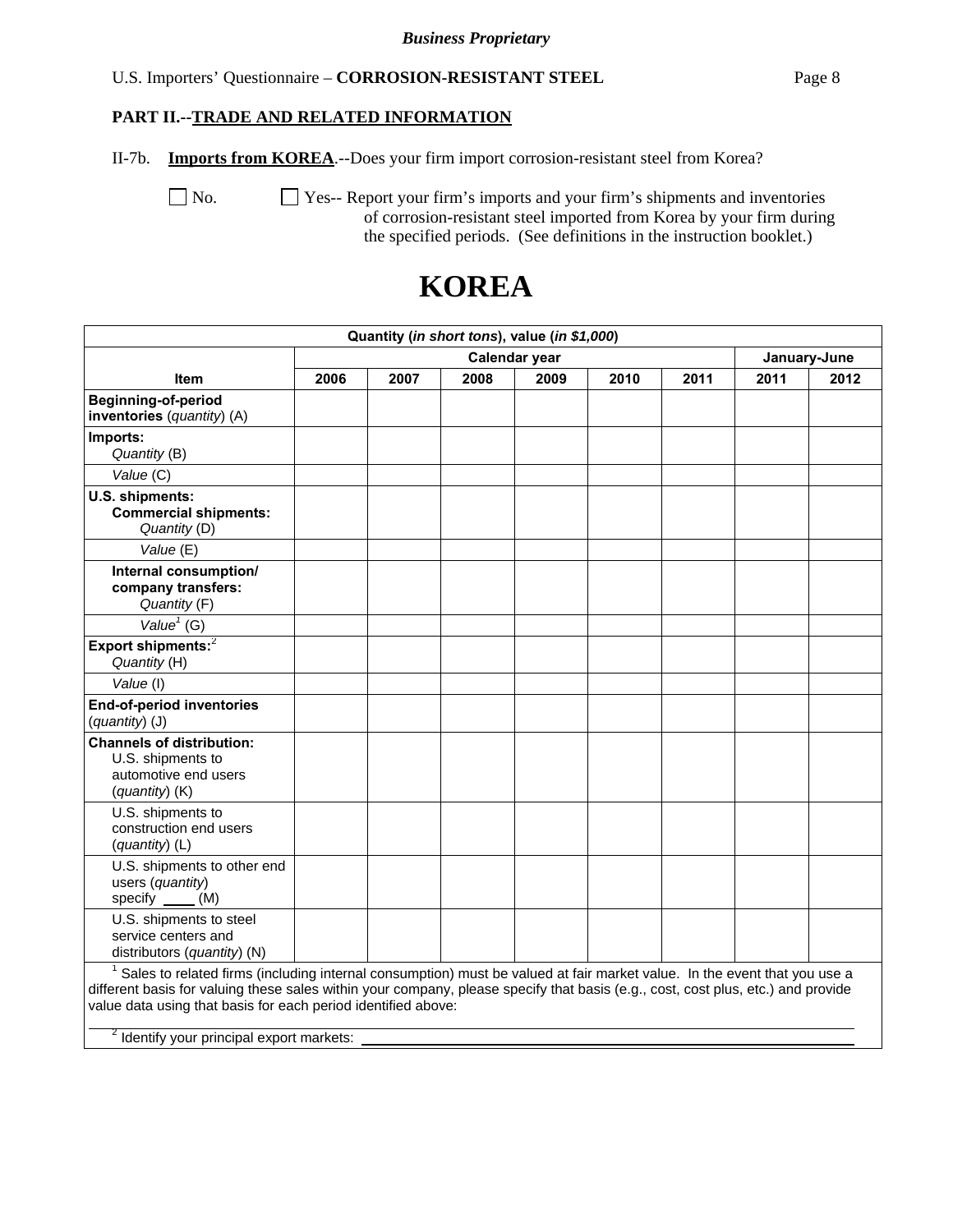### **PART II.--TRADE AND RELATED INFORMATION**

II-7c. **Imports from ALL OTHER SOURCES**.--Does your firm import corrosion-resistant steel from countries other than Germany and Korea?

 No. Yes-- Report your firm's imports and your firm's shipments and inventories of corrosion-resistant steel imported from countries other than Germany and Korea by your firm during the specified periods. (See definitions in the instruction booklet.)

# **ALL OTHER SOURCES COMBINED**

|                                                                                                                                                                                                                                                                                                                                                                                                       |                      |      | Quantity (in short tons), value (in \$1,000) |      |      |      |              |      |
|-------------------------------------------------------------------------------------------------------------------------------------------------------------------------------------------------------------------------------------------------------------------------------------------------------------------------------------------------------------------------------------------------------|----------------------|------|----------------------------------------------|------|------|------|--------------|------|
|                                                                                                                                                                                                                                                                                                                                                                                                       | <b>Calendar year</b> |      |                                              |      |      |      | January-June |      |
| <b>Item</b>                                                                                                                                                                                                                                                                                                                                                                                           | 2006                 | 2007 | 2008                                         | 2009 | 2010 | 2011 | 2011         | 2012 |
| Beginning-of-period<br>inventories (quantity) (A)                                                                                                                                                                                                                                                                                                                                                     |                      |      |                                              |      |      |      |              |      |
| Imports:<br>Quantity (B)                                                                                                                                                                                                                                                                                                                                                                              |                      |      |                                              |      |      |      |              |      |
| Value (C)                                                                                                                                                                                                                                                                                                                                                                                             |                      |      |                                              |      |      |      |              |      |
| U.S. shipments:<br><b>Commercial shipments:</b><br>Quantity (D)                                                                                                                                                                                                                                                                                                                                       |                      |      |                                              |      |      |      |              |      |
| Value (E)                                                                                                                                                                                                                                                                                                                                                                                             |                      |      |                                              |      |      |      |              |      |
| Internal consumption/<br>company transfers:<br>Quantity (F)                                                                                                                                                                                                                                                                                                                                           |                      |      |                                              |      |      |      |              |      |
| Value $1$ (G)                                                                                                                                                                                                                                                                                                                                                                                         |                      |      |                                              |      |      |      |              |      |
| Export shipments: $2$<br>Quantity (H)                                                                                                                                                                                                                                                                                                                                                                 |                      |      |                                              |      |      |      |              |      |
| Value (I)                                                                                                                                                                                                                                                                                                                                                                                             |                      |      |                                              |      |      |      |              |      |
| <b>End-of-period inventories</b><br>(quantity) (J)                                                                                                                                                                                                                                                                                                                                                    |                      |      |                                              |      |      |      |              |      |
| <b>Channels of distribution:</b><br>U.S. shipments to<br>automotive end users<br>(quantity) (K)                                                                                                                                                                                                                                                                                                       |                      |      |                                              |      |      |      |              |      |
| U.S. shipments to<br>construction end users<br>(quantity) (L)                                                                                                                                                                                                                                                                                                                                         |                      |      |                                              |      |      |      |              |      |
| U.S. shipments to other end<br>users (quantity)<br>specify $\underline{\hspace{1cm}}$ (M)                                                                                                                                                                                                                                                                                                             |                      |      |                                              |      |      |      |              |      |
| U.S. shipments to steel<br>service centers and<br>distributors (quantity) (N)                                                                                                                                                                                                                                                                                                                         |                      |      |                                              |      |      |      |              |      |
| <sup>1</sup> Sales to related firms (including internal consumption) must be valued at fair market value. In the event that you use a<br>different basis for valuing these sales within your company, please specify that basis (e.g., cost, cost plus, etc.) and provide<br>value data using that basis for each of the periods noted above:<br><sup>2</sup> Identify your principal export markets: |                      |      |                                              |      |      |      |              |      |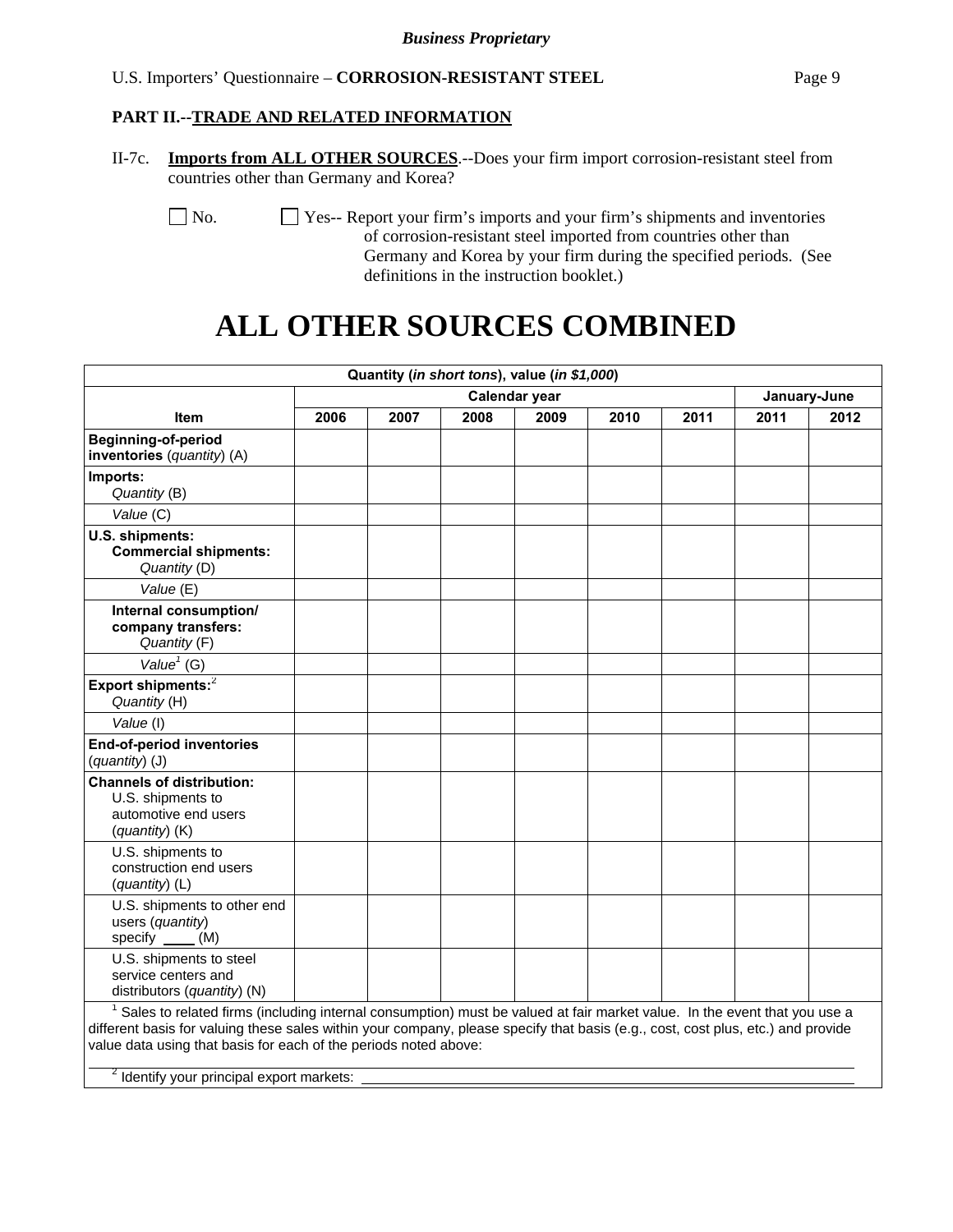#### **PART II.--TRADE AND RELATED INFORMATION**

#### II-8. **Reconciliation of import data.--**

l

l

(a) Please note that the quantities reported in question II-7 should reconcile as follows in each period (*i.e.*, in each column):

| Reconciliation          |                                                        |  |
|-------------------------|--------------------------------------------------------|--|
| $A + B - D - F - H = J$ | Do these data reconcile? $\Box$ Yes $\Box$ No--(Please |  |
|                         | explain:                                               |  |
| $D + F = K + L + M + N$ | Do these data reconcile? $\Box$ Yes $\Box$ No--(Please |  |
|                         | explain:                                               |  |

(b) Please note that the quantities reported for end-of-period inventories should equal the beginning-of-period inventories reported in the subsequent calendar year (*i.e.*, line J of year 2006 should equal line A of year 2007). Do these data reconcile for each adjacent calendar year?

| $\Box$ Yes. | $\Box$ No--Please explain. |
|-------------|----------------------------|
|-------------|----------------------------|

**For questions II-9 and II-10, if your response differs for particular orders, please indicate and explain the particular effect of imposition and/or revocation of specific orders.**

II-9. **Effect of orders.--**Describe the significance of the existing countervailing duty order on corrosion-resistant steel from Korea and the antidumping duty orders on corrosion-resistant steel from Germany and Korea in terms of their effect on your firm's imports, U.S. shipments of imports, and inventories. You may wish to compare your firm's operations before and after the imposition of the orders.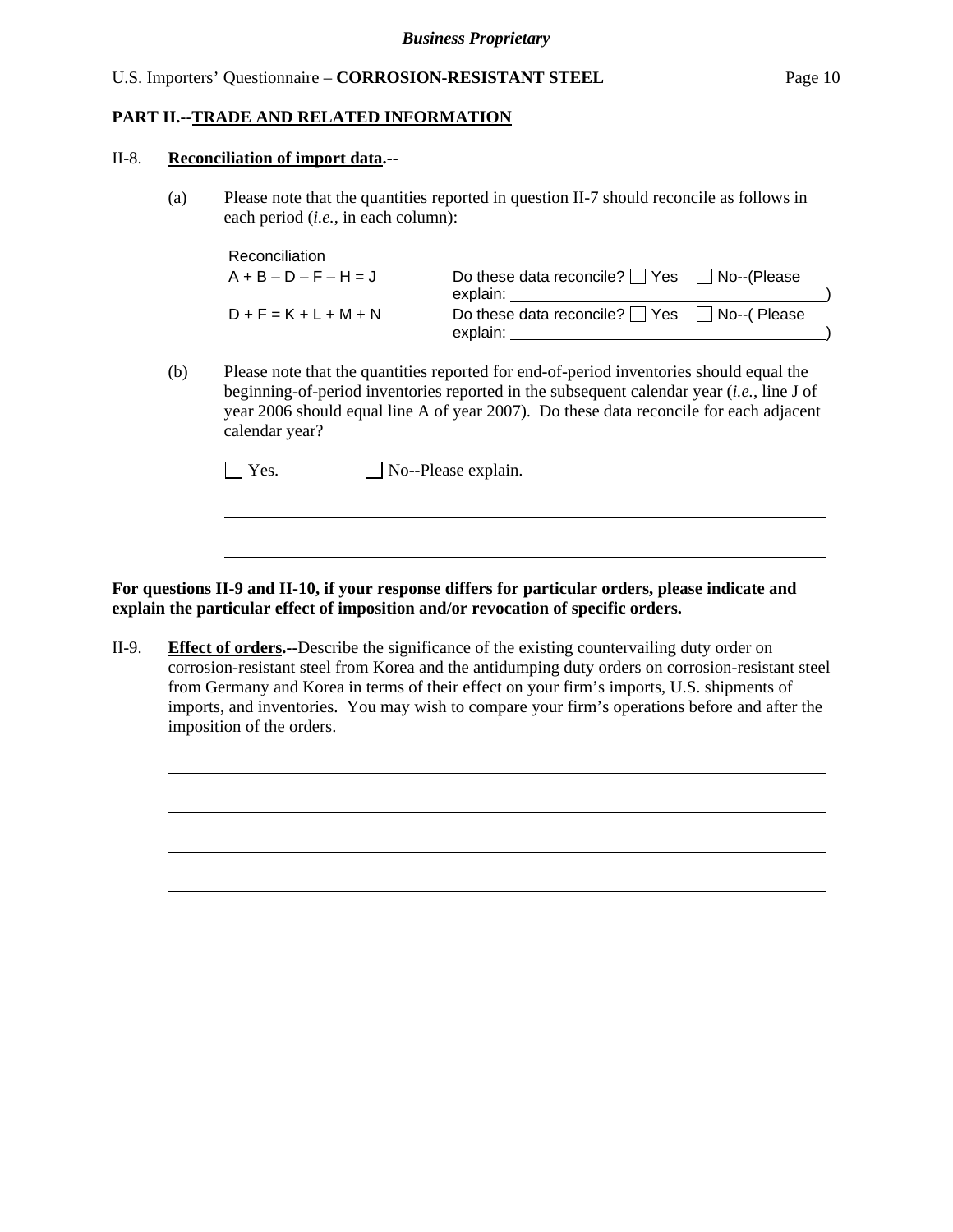# **PART II.--TRADE AND RELATED INFORMATION**

|                | countervailing duty order on corrosion-resistant steel from Korea and the antidumping duty<br>orders on corrosion-resistant steel from Germany and Korea were to be revoked?                                                                               |
|----------------|------------------------------------------------------------------------------------------------------------------------------------------------------------------------------------------------------------------------------------------------------------|
| N <sub>o</sub> | □ Yes-Supply details as to the time, nature, and significance of such changes<br>and provide underlying assumptions, along with relevant portions of<br>business plans or other supporting documentation for any trends or<br>projections you may provide. |
|                |                                                                                                                                                                                                                                                            |
|                |                                                                                                                                                                                                                                                            |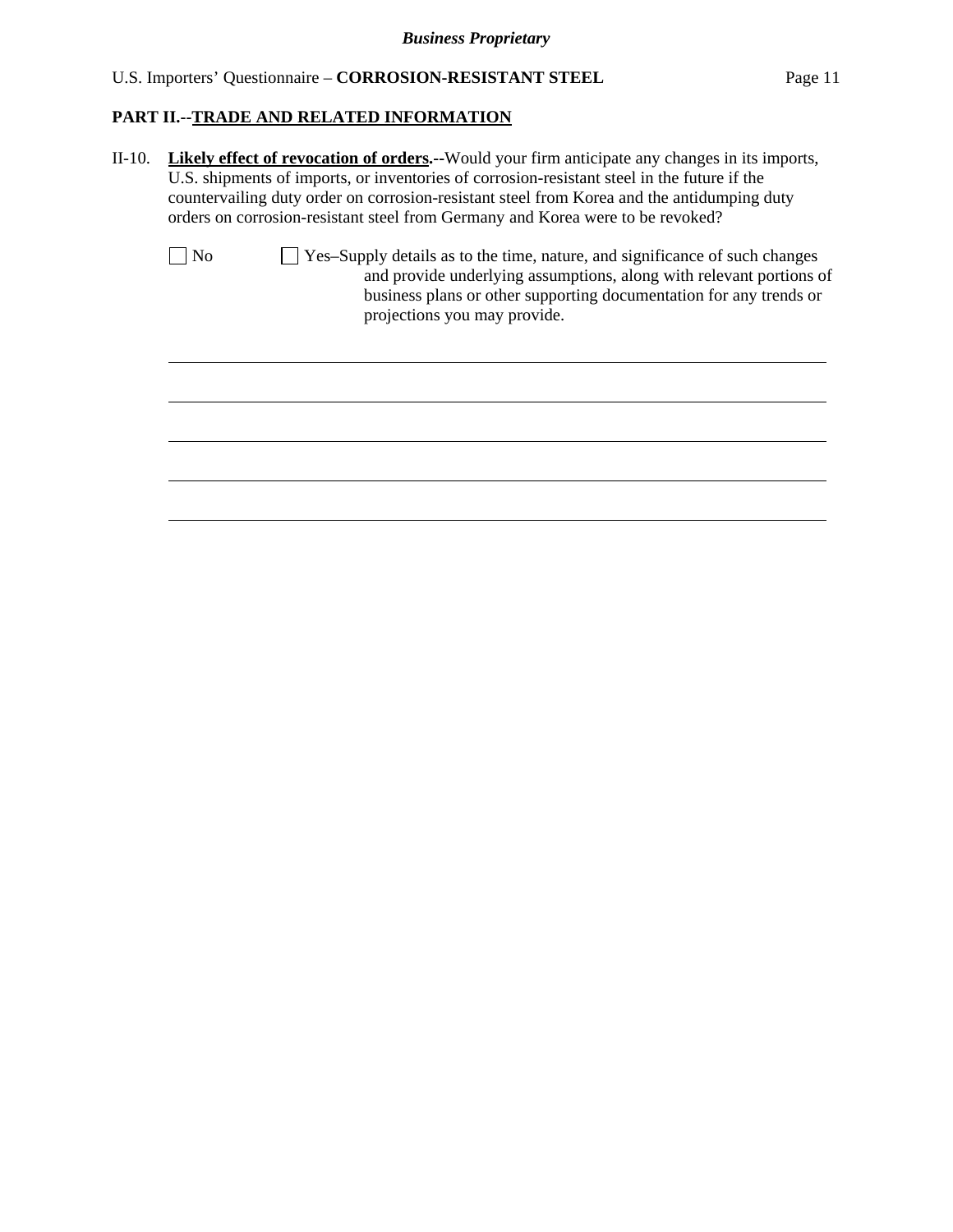Further information on this part of the questionnaire can be obtained from Samantha Day (202-205-2088, Samantha.Day@usitc.gov)

**Contact information.**-- Please identify the responsible individual and the manner by which Commission staff may contact that individual regarding the confidential information submitted in part III.

| Name      |  |
|-----------|--|
| Title     |  |
| Email     |  |
| Telephone |  |
| Fax       |  |

#### **PRICE DATA**

- III-1. This question requests quarterly price and quantity data, f.o.b. your U.S. point of shipment, for your commercial shipments to unrelated U.S. customers since 2006 of the following products you imported from Germany and Korea:
	- *Product 1***.--Hot-dipped galvanized carbon steel sheet, in coils, ASTM A-653, DQSK, minimum spangle, G-40 to G-60 coating weight (Z120 to Z180 in metric coating weight), 40" to 70" in width, 0.018" to under 0.020" in thickness.**
	- *Product 2***.--Hot-dipped galvanized carbon steel sheet, in coils, ASTM A-653, Structural Quality, Grade 80, <G60, regular or minimum spangle, not annealed, 40" to 70" in width, 0.018" to under 0.020" in thickness**.
	- *Product 3***.--Electrolytically zinc coated carbon steel sheet, in coils, ASTM A-879, 50-90 grams/square meter per side coating, without organic coating, forming steel, 40" to under 60" in width, 0.022" to under 0.044" in thickness.**
	- *Product 4***.--Hot-dipped galvanized carbon steel sheet, in coils, bake hardenable, 43" to 73" in width, 0.0232" to 0.0591" in thickness, coating weight 50G to 70G (Z100 to Z140 in metric coating weight).**

**Please note that total dollar values should be f.o.b., U.S. point of shipment and should not include U.S.-inland transportation costs. Total dollar values should reflect the** *final net* **amount paid to you (i.e., should be net of all deductions for discounts or rebates). See instruction booklet**.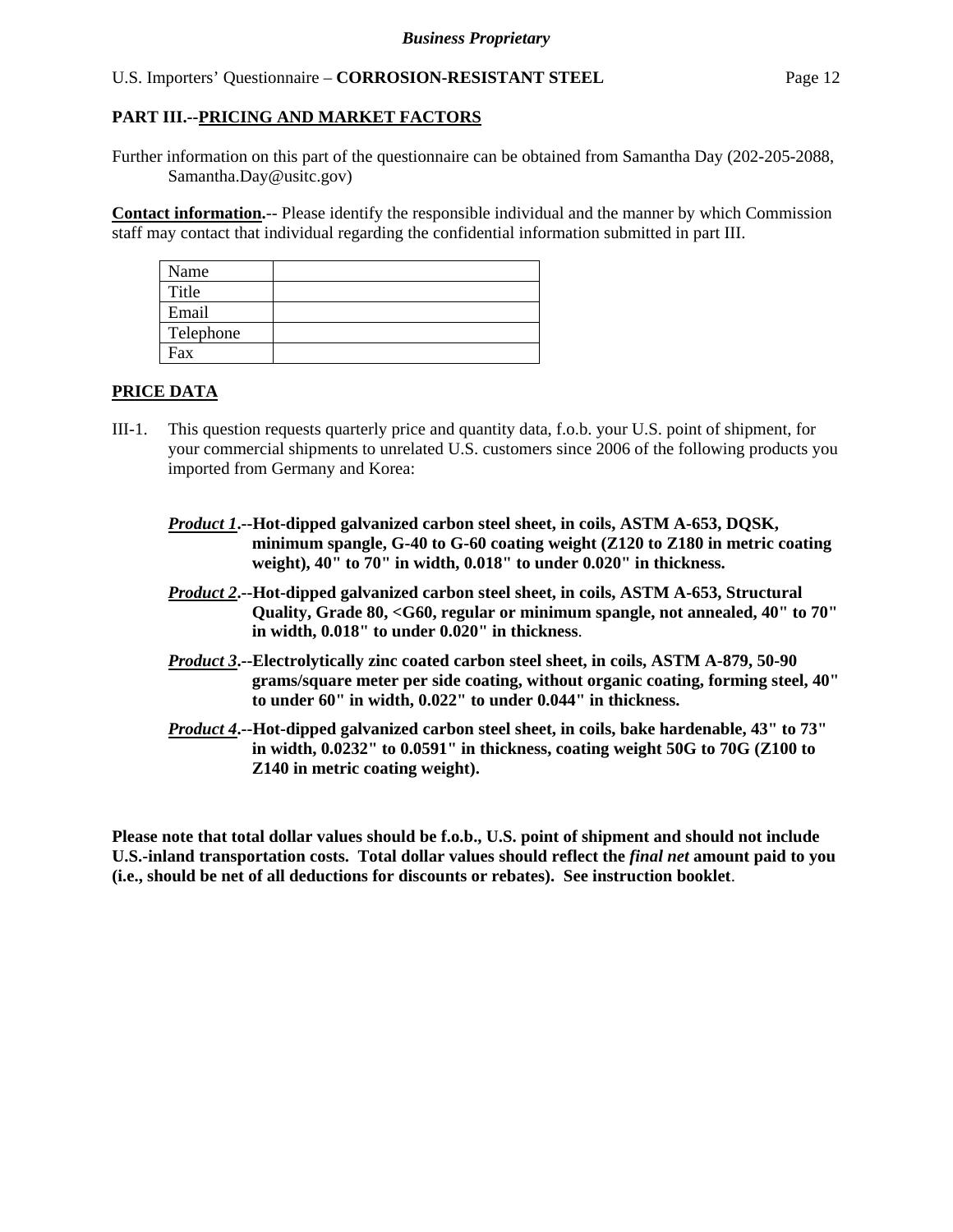III-1. **Price data (Germany).**--Report below the quarterly price data for pricing products<sup>2</sup> imported from Germany and sold by your firm through CONTRACT sales. **Please note that value is requested in ACTUAL DOLLARS not \$1,000s dollars.**

| <b>Contract Sales</b>                                                                                                                                                                                                                                               |                  |       |                  |       |           |       |           |       |
|---------------------------------------------------------------------------------------------------------------------------------------------------------------------------------------------------------------------------------------------------------------------|------------------|-------|------------------|-------|-----------|-------|-----------|-------|
| (Quantity in short tons, value in dollars)                                                                                                                                                                                                                          |                  |       |                  |       |           |       |           |       |
|                                                                                                                                                                                                                                                                     | <b>Product 1</b> |       | <b>Product 2</b> |       | Product 3 |       | Product 4 |       |
| <b>Period of shipment</b>                                                                                                                                                                                                                                           | Quantity         | Value | Quantity         | Value | Quantity  | Value | Quantity  | Value |
| 2006:                                                                                                                                                                                                                                                               |                  |       |                  |       |           |       |           |       |
| January-March                                                                                                                                                                                                                                                       |                  |       |                  |       |           |       |           |       |
| April-June                                                                                                                                                                                                                                                          |                  |       |                  |       |           |       |           |       |
| July-September                                                                                                                                                                                                                                                      |                  |       |                  |       |           |       |           |       |
| October-December                                                                                                                                                                                                                                                    |                  |       |                  |       |           |       |           |       |
| 2007:                                                                                                                                                                                                                                                               |                  |       |                  |       |           |       |           |       |
| January-March                                                                                                                                                                                                                                                       |                  |       |                  |       |           |       |           |       |
| April-June                                                                                                                                                                                                                                                          |                  |       |                  |       |           |       |           |       |
| July-September                                                                                                                                                                                                                                                      |                  |       |                  |       |           |       |           |       |
| October-December                                                                                                                                                                                                                                                    |                  |       |                  |       |           |       |           |       |
| 2008:                                                                                                                                                                                                                                                               |                  |       |                  |       |           |       |           |       |
| January-March                                                                                                                                                                                                                                                       |                  |       |                  |       |           |       |           |       |
| April-June                                                                                                                                                                                                                                                          |                  |       |                  |       |           |       |           |       |
| July-September                                                                                                                                                                                                                                                      |                  |       |                  |       |           |       |           |       |
| October-December                                                                                                                                                                                                                                                    |                  |       |                  |       |           |       |           |       |
| 2009:                                                                                                                                                                                                                                                               |                  |       |                  |       |           |       |           |       |
| January-March                                                                                                                                                                                                                                                       |                  |       |                  |       |           |       |           |       |
| April-June                                                                                                                                                                                                                                                          |                  |       |                  |       |           |       |           |       |
| July-September                                                                                                                                                                                                                                                      |                  |       |                  |       |           |       |           |       |
| October-December                                                                                                                                                                                                                                                    |                  |       |                  |       |           |       |           |       |
| 2010:                                                                                                                                                                                                                                                               |                  |       |                  |       |           |       |           |       |
| January-March                                                                                                                                                                                                                                                       |                  |       |                  |       |           |       |           |       |
| April-June                                                                                                                                                                                                                                                          |                  |       |                  |       |           |       |           |       |
| July-September                                                                                                                                                                                                                                                      |                  |       |                  |       |           |       |           |       |
| October-December                                                                                                                                                                                                                                                    |                  |       |                  |       |           |       |           |       |
| 2011:                                                                                                                                                                                                                                                               |                  |       |                  |       |           |       |           |       |
| January-March                                                                                                                                                                                                                                                       |                  |       |                  |       |           |       |           |       |
| April-June                                                                                                                                                                                                                                                          |                  |       |                  |       |           |       |           |       |
| July-September                                                                                                                                                                                                                                                      |                  |       |                  |       |           |       |           |       |
| October-December                                                                                                                                                                                                                                                    |                  |       |                  |       |           |       |           |       |
| 2012:                                                                                                                                                                                                                                                               |                  |       |                  |       |           |       |           |       |
| January-March                                                                                                                                                                                                                                                       |                  |       |                  |       |           |       |           |       |
| April-June                                                                                                                                                                                                                                                          |                  |       |                  |       |           |       |           |       |
| $1$ Net values (i.e., gross sales values less all discounts, allowances, rebates, prepaid freight, and the value of<br>returned goods), f.o.b. your U.S. point of shipment.<br><sup>2</sup> Pricing product definitions are provided on the first page of Part III. |                  |       |                  |       |           |       |           |       |
| Note.--If your product does not exactly meet the product specifications but is competitive with the specified product,<br>provide a description of your product. Also, please explain any anomalies in your reported pricing data.                                  |                  |       |                  |       |           |       |           |       |
|                                                                                                                                                                                                                                                                     |                  |       |                  |       |           |       |           |       |
|                                                                                                                                                                                                                                                                     |                  |       |                  |       |           |       |           |       |
| Product 3:                                                                                                                                                                                                                                                          |                  |       |                  |       |           |       |           |       |

# **GERMANY**

Product 4: \_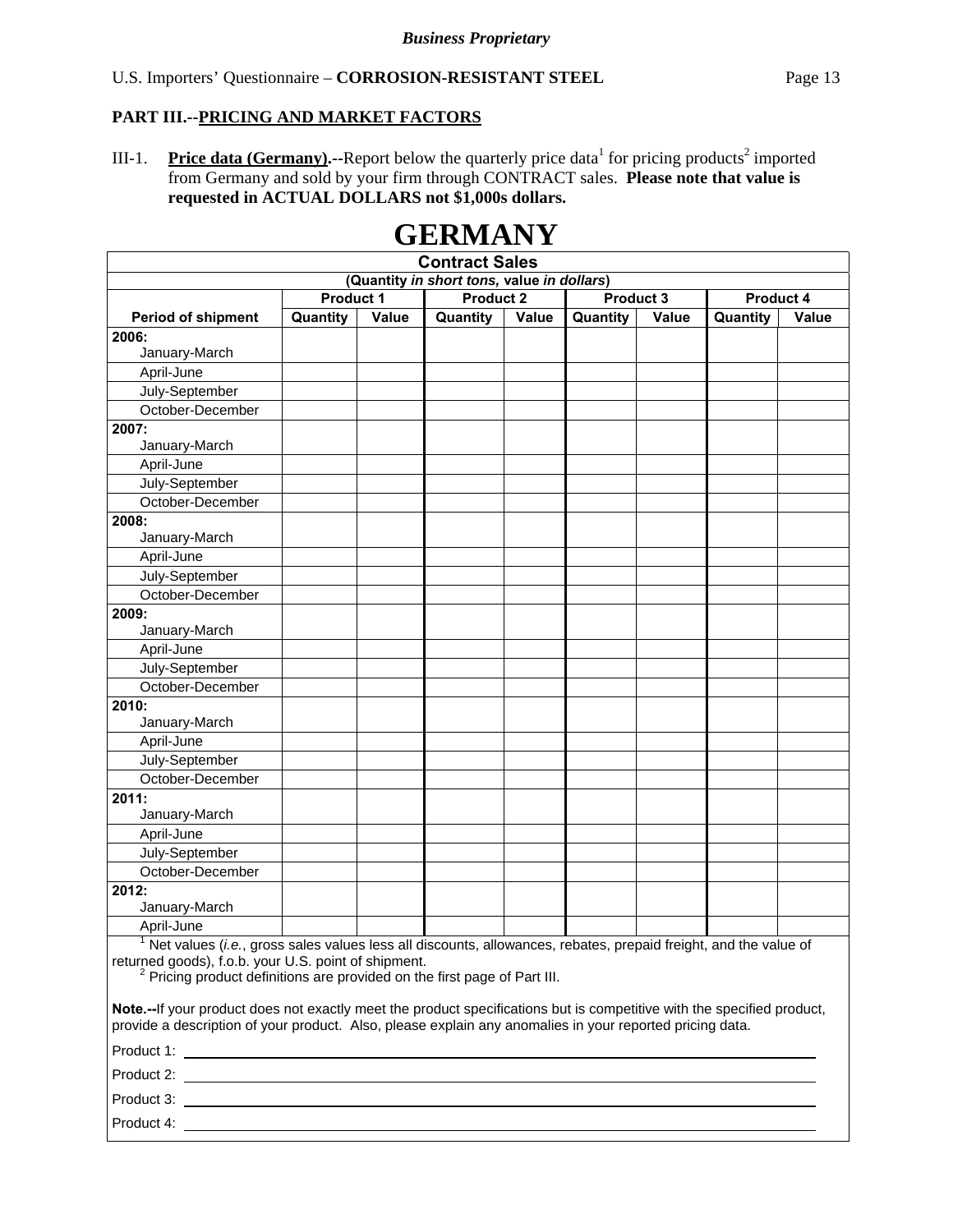III-1. **Price data (Germany).**--Report below the quarterly price data for pricing products<sup>2</sup> imported from Germany and sold by your firm through NON-CONTRACT sales. **Please note that value is requested in ACTUAL DOLLARS not \$1,000s dollars.**

| <b>Non-contract Sales</b>                                                                                                                                                                                                                                           |                  |       |                  |       |           |              |           |              |  |
|---------------------------------------------------------------------------------------------------------------------------------------------------------------------------------------------------------------------------------------------------------------------|------------------|-------|------------------|-------|-----------|--------------|-----------|--------------|--|
| (Quantity in short tons, value in dollars)                                                                                                                                                                                                                          |                  |       |                  |       |           |              |           |              |  |
|                                                                                                                                                                                                                                                                     | <b>Product 1</b> |       | <b>Product 2</b> |       | Product 3 |              | Product 4 |              |  |
| <b>Period of shipment</b>                                                                                                                                                                                                                                           | Quantity         | Value | Quantity         | Value | Quantity  | <b>Value</b> | Quantity  | <b>Value</b> |  |
| 2006:                                                                                                                                                                                                                                                               |                  |       |                  |       |           |              |           |              |  |
| January-March                                                                                                                                                                                                                                                       |                  |       |                  |       |           |              |           |              |  |
| April-June                                                                                                                                                                                                                                                          |                  |       |                  |       |           |              |           |              |  |
| July-September                                                                                                                                                                                                                                                      |                  |       |                  |       |           |              |           |              |  |
| October-December                                                                                                                                                                                                                                                    |                  |       |                  |       |           |              |           |              |  |
| 2007:<br>January-March                                                                                                                                                                                                                                              |                  |       |                  |       |           |              |           |              |  |
| April-June                                                                                                                                                                                                                                                          |                  |       |                  |       |           |              |           |              |  |
| July-September                                                                                                                                                                                                                                                      |                  |       |                  |       |           |              |           |              |  |
| October-December                                                                                                                                                                                                                                                    |                  |       |                  |       |           |              |           |              |  |
| 2008:                                                                                                                                                                                                                                                               |                  |       |                  |       |           |              |           |              |  |
| January-March                                                                                                                                                                                                                                                       |                  |       |                  |       |           |              |           |              |  |
| April-June                                                                                                                                                                                                                                                          |                  |       |                  |       |           |              |           |              |  |
| July-September                                                                                                                                                                                                                                                      |                  |       |                  |       |           |              |           |              |  |
| October-December                                                                                                                                                                                                                                                    |                  |       |                  |       |           |              |           |              |  |
| 2009:                                                                                                                                                                                                                                                               |                  |       |                  |       |           |              |           |              |  |
| January-March                                                                                                                                                                                                                                                       |                  |       |                  |       |           |              |           |              |  |
| April-June                                                                                                                                                                                                                                                          |                  |       |                  |       |           |              |           |              |  |
| July-September                                                                                                                                                                                                                                                      |                  |       |                  |       |           |              |           |              |  |
| October-December                                                                                                                                                                                                                                                    |                  |       |                  |       |           |              |           |              |  |
| 2010:                                                                                                                                                                                                                                                               |                  |       |                  |       |           |              |           |              |  |
| January-March                                                                                                                                                                                                                                                       |                  |       |                  |       |           |              |           |              |  |
| April-June                                                                                                                                                                                                                                                          |                  |       |                  |       |           |              |           |              |  |
| July-September                                                                                                                                                                                                                                                      |                  |       |                  |       |           |              |           |              |  |
| October-December                                                                                                                                                                                                                                                    |                  |       |                  |       |           |              |           |              |  |
| 2011:<br>January-March                                                                                                                                                                                                                                              |                  |       |                  |       |           |              |           |              |  |
| April-June                                                                                                                                                                                                                                                          |                  |       |                  |       |           |              |           |              |  |
| July-September                                                                                                                                                                                                                                                      |                  |       |                  |       |           |              |           |              |  |
| October-December                                                                                                                                                                                                                                                    |                  |       |                  |       |           |              |           |              |  |
| 2012:                                                                                                                                                                                                                                                               |                  |       |                  |       |           |              |           |              |  |
| January-March                                                                                                                                                                                                                                                       |                  |       |                  |       |           |              |           |              |  |
| April-June                                                                                                                                                                                                                                                          |                  |       |                  |       |           |              |           |              |  |
|                                                                                                                                                                                                                                                                     |                  |       |                  |       |           |              |           |              |  |
| $1$ Net values (i.e., gross sales values less all discounts, allowances, rebates, prepaid freight, and the value of<br>returned goods), f.o.b. your U.S. point of shipment.<br><sup>2</sup> Pricing product definitions are provided on the first page of Part III. |                  |       |                  |       |           |              |           |              |  |

# **GERMANY**

**Note.--**If your product does not exactly meet the product specifications but is competitive with the specified product, provide a description of your product. Also, please explain any anomalies in your reported pricing data. Product 1:

| Product 1: |  |
|------------|--|
| Product 2: |  |
| Product 3: |  |
| Product 4: |  |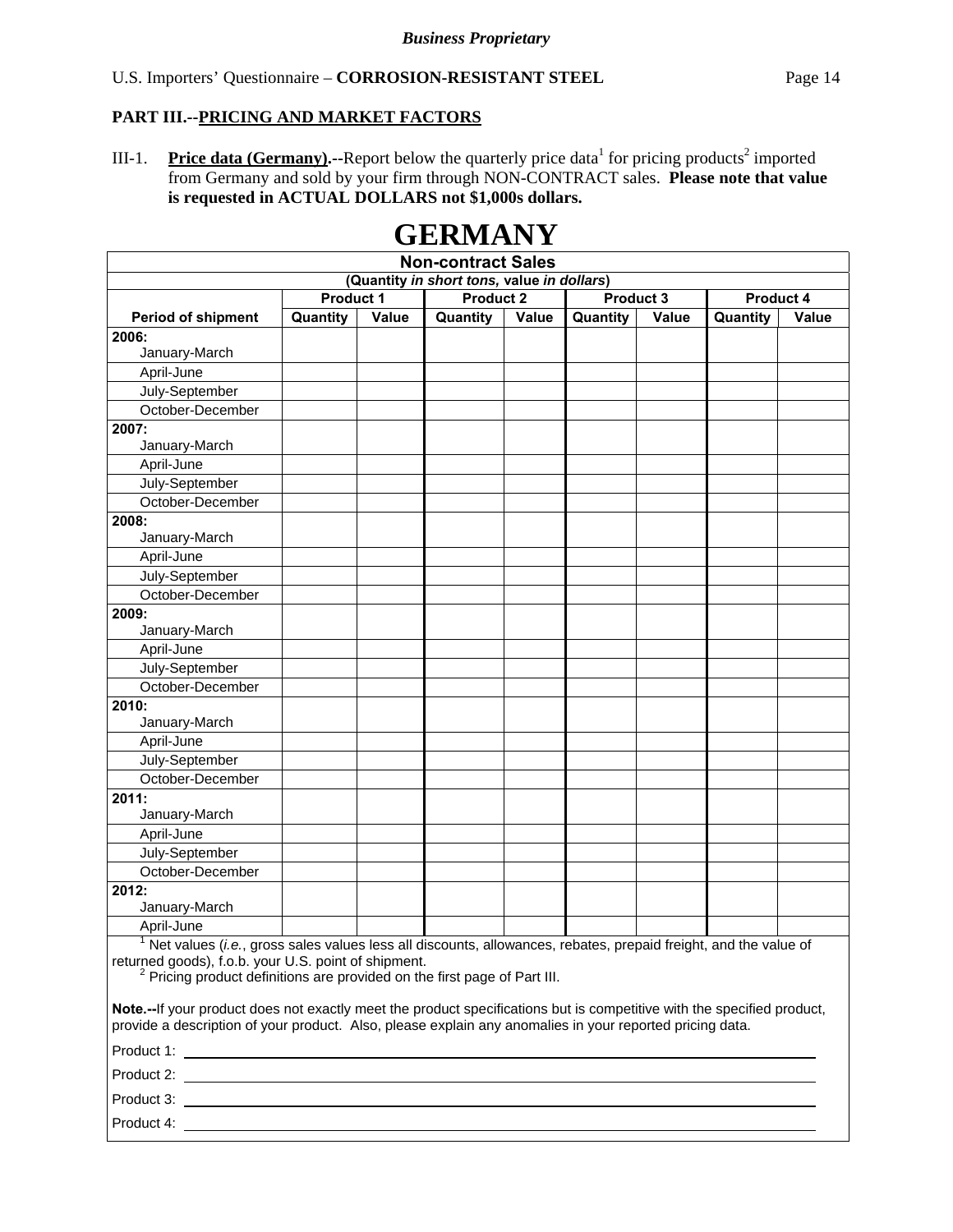Product 4:

III-1. **Price data (Korea).**--Report below the quarterly price data<sup>1</sup> for pricing products<sup>2</sup> imported from Korea and sold by your firm through CONTRACT sales. **Please note that value is requested in ACTUAL DOLLARS not \$1,000s dollars.**

|                                                                                                                                                                                                                                    |                                                                |       | <b>Contract Sales</b> |       |          |              |          |              |  |  |
|------------------------------------------------------------------------------------------------------------------------------------------------------------------------------------------------------------------------------------|----------------------------------------------------------------|-------|-----------------------|-------|----------|--------------|----------|--------------|--|--|
| (Quantity in short tons, value in dollars)                                                                                                                                                                                         |                                                                |       |                       |       |          |              |          |              |  |  |
|                                                                                                                                                                                                                                    | Product 1<br><b>Product 2</b><br>Product 3<br><b>Product 4</b> |       |                       |       |          |              |          |              |  |  |
| <b>Period of shipment</b>                                                                                                                                                                                                          | Quantity                                                       | Value | Quantity              | Value | Quantity | <b>Value</b> | Quantity | <b>Value</b> |  |  |
| 2006:                                                                                                                                                                                                                              |                                                                |       |                       |       |          |              |          |              |  |  |
| January-March                                                                                                                                                                                                                      |                                                                |       |                       |       |          |              |          |              |  |  |
| April-June                                                                                                                                                                                                                         |                                                                |       |                       |       |          |              |          |              |  |  |
| July-September                                                                                                                                                                                                                     |                                                                |       |                       |       |          |              |          |              |  |  |
| October-December                                                                                                                                                                                                                   |                                                                |       |                       |       |          |              |          |              |  |  |
| 2007:                                                                                                                                                                                                                              |                                                                |       |                       |       |          |              |          |              |  |  |
| January-March                                                                                                                                                                                                                      |                                                                |       |                       |       |          |              |          |              |  |  |
| April-June                                                                                                                                                                                                                         |                                                                |       |                       |       |          |              |          |              |  |  |
| July-September                                                                                                                                                                                                                     |                                                                |       |                       |       |          |              |          |              |  |  |
| October-December                                                                                                                                                                                                                   |                                                                |       |                       |       |          |              |          |              |  |  |
| 2008:                                                                                                                                                                                                                              |                                                                |       |                       |       |          |              |          |              |  |  |
| January-March                                                                                                                                                                                                                      |                                                                |       |                       |       |          |              |          |              |  |  |
| April-June                                                                                                                                                                                                                         |                                                                |       |                       |       |          |              |          |              |  |  |
| July-September                                                                                                                                                                                                                     |                                                                |       |                       |       |          |              |          |              |  |  |
| October-December                                                                                                                                                                                                                   |                                                                |       |                       |       |          |              |          |              |  |  |
| 2009:                                                                                                                                                                                                                              |                                                                |       |                       |       |          |              |          |              |  |  |
| January-March                                                                                                                                                                                                                      |                                                                |       |                       |       |          |              |          |              |  |  |
| April-June                                                                                                                                                                                                                         |                                                                |       |                       |       |          |              |          |              |  |  |
| July-September                                                                                                                                                                                                                     |                                                                |       |                       |       |          |              |          |              |  |  |
| October-December                                                                                                                                                                                                                   |                                                                |       |                       |       |          |              |          |              |  |  |
| 2010:                                                                                                                                                                                                                              |                                                                |       |                       |       |          |              |          |              |  |  |
| January-March                                                                                                                                                                                                                      |                                                                |       |                       |       |          |              |          |              |  |  |
| April-June                                                                                                                                                                                                                         |                                                                |       |                       |       |          |              |          |              |  |  |
| July-September                                                                                                                                                                                                                     |                                                                |       |                       |       |          |              |          |              |  |  |
| October-December                                                                                                                                                                                                                   |                                                                |       |                       |       |          |              |          |              |  |  |
| 2011:<br>January-March                                                                                                                                                                                                             |                                                                |       |                       |       |          |              |          |              |  |  |
| April-June                                                                                                                                                                                                                         |                                                                |       |                       |       |          |              |          |              |  |  |
| July-September                                                                                                                                                                                                                     |                                                                |       |                       |       |          |              |          |              |  |  |
| October-December                                                                                                                                                                                                                   |                                                                |       |                       |       |          |              |          |              |  |  |
| 2012:                                                                                                                                                                                                                              |                                                                |       |                       |       |          |              |          |              |  |  |
| January-March                                                                                                                                                                                                                      |                                                                |       |                       |       |          |              |          |              |  |  |
| April-June                                                                                                                                                                                                                         |                                                                |       |                       |       |          |              |          |              |  |  |
| $1$ Net values (i.e., gross sales values less all discounts, allowances, rebates, prepaid freight, and the value of                                                                                                                |                                                                |       |                       |       |          |              |          |              |  |  |
| returned goods), f.o.b. your U.S. point of shipment.                                                                                                                                                                               |                                                                |       |                       |       |          |              |          |              |  |  |
| <sup>2</sup> Pricing product definitions are provided on the first page of Part III.                                                                                                                                               |                                                                |       |                       |       |          |              |          |              |  |  |
| Note.--If your product does not exactly meet the product specifications but is competitive with the specified product,<br>provide a description of your product. Also, please explain any anomalies in your reported pricing data. |                                                                |       |                       |       |          |              |          |              |  |  |
|                                                                                                                                                                                                                                    |                                                                |       |                       |       |          |              |          |              |  |  |
|                                                                                                                                                                                                                                    |                                                                |       |                       |       |          |              |          |              |  |  |
|                                                                                                                                                                                                                                    |                                                                |       |                       |       |          |              |          |              |  |  |

# **KOREA**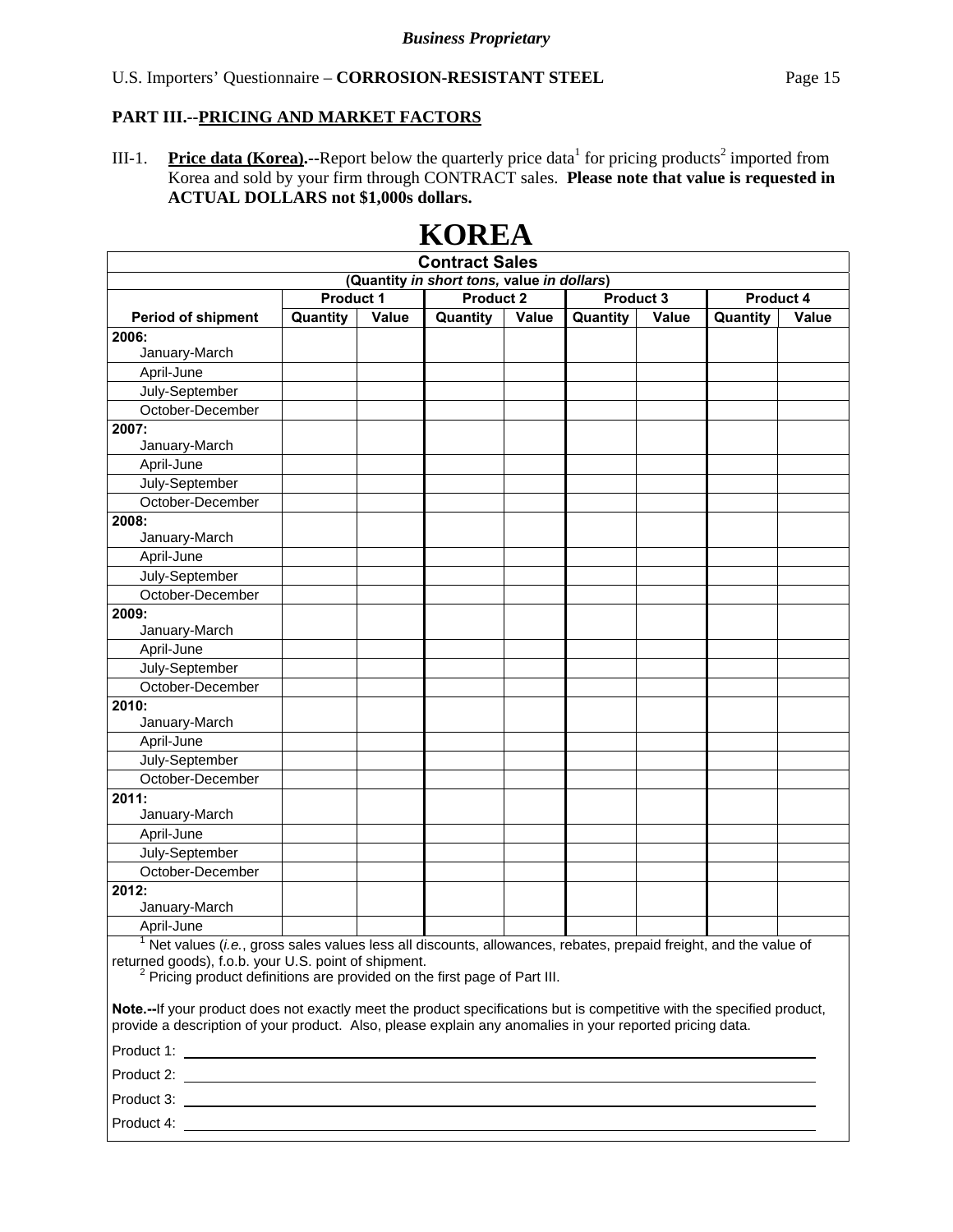III-1. **Price data (Korea).**--Report below the quarterly price data<sup>1</sup> for pricing products<sup>2</sup> imported from Korea and sold by your firm through NON-CONTRACT sales. **Please note that value is requested in ACTUAL DOLLARS not \$1,000s dollars.**

| <b>Non-contract Sales</b>                                                                                                                                                                                                          |          |       |          |       |          |       |          |       |
|------------------------------------------------------------------------------------------------------------------------------------------------------------------------------------------------------------------------------------|----------|-------|----------|-------|----------|-------|----------|-------|
| (Quantity in short tons, value in dollars)<br><b>Product 2</b><br>Product 1<br>Product 3<br>Product 4                                                                                                                              |          |       |          |       |          |       |          |       |
|                                                                                                                                                                                                                                    |          |       |          |       |          |       |          |       |
| <b>Period of shipment</b>                                                                                                                                                                                                          | Quantity | Value | Quantity | Value | Quantity | Value | Quantity | Value |
| 2006:<br>January-March                                                                                                                                                                                                             |          |       |          |       |          |       |          |       |
| April-June                                                                                                                                                                                                                         |          |       |          |       |          |       |          |       |
| July-September                                                                                                                                                                                                                     |          |       |          |       |          |       |          |       |
| October-December                                                                                                                                                                                                                   |          |       |          |       |          |       |          |       |
| 2007:                                                                                                                                                                                                                              |          |       |          |       |          |       |          |       |
| January-March                                                                                                                                                                                                                      |          |       |          |       |          |       |          |       |
| April-June                                                                                                                                                                                                                         |          |       |          |       |          |       |          |       |
| July-September                                                                                                                                                                                                                     |          |       |          |       |          |       |          |       |
| October-December                                                                                                                                                                                                                   |          |       |          |       |          |       |          |       |
| 2008:                                                                                                                                                                                                                              |          |       |          |       |          |       |          |       |
| January-March                                                                                                                                                                                                                      |          |       |          |       |          |       |          |       |
| April-June                                                                                                                                                                                                                         |          |       |          |       |          |       |          |       |
| July-September                                                                                                                                                                                                                     |          |       |          |       |          |       |          |       |
| October-December                                                                                                                                                                                                                   |          |       |          |       |          |       |          |       |
| 2009:                                                                                                                                                                                                                              |          |       |          |       |          |       |          |       |
| January-March                                                                                                                                                                                                                      |          |       |          |       |          |       |          |       |
| April-June                                                                                                                                                                                                                         |          |       |          |       |          |       |          |       |
| July-September                                                                                                                                                                                                                     |          |       |          |       |          |       |          |       |
| October-December                                                                                                                                                                                                                   |          |       |          |       |          |       |          |       |
| 2010:                                                                                                                                                                                                                              |          |       |          |       |          |       |          |       |
| January-March                                                                                                                                                                                                                      |          |       |          |       |          |       |          |       |
| April-June                                                                                                                                                                                                                         |          |       |          |       |          |       |          |       |
| July-September                                                                                                                                                                                                                     |          |       |          |       |          |       |          |       |
| October-December                                                                                                                                                                                                                   |          |       |          |       |          |       |          |       |
| 2011:                                                                                                                                                                                                                              |          |       |          |       |          |       |          |       |
| January-March                                                                                                                                                                                                                      |          |       |          |       |          |       |          |       |
| April-June                                                                                                                                                                                                                         |          |       |          |       |          |       |          |       |
| July-September<br>October-December                                                                                                                                                                                                 |          |       |          |       |          |       |          |       |
| 2012:                                                                                                                                                                                                                              |          |       |          |       |          |       |          |       |
| January-March                                                                                                                                                                                                                      |          |       |          |       |          |       |          |       |
| April-June                                                                                                                                                                                                                         |          |       |          |       |          |       |          |       |
| $1$ Net values (i.e., gross sales values less all discounts, allowances, rebates, prepaid freight, and the value of                                                                                                                |          |       |          |       |          |       |          |       |
| returned goods), f.o.b. your U.S. point of shipment.<br><sup>2</sup> Pricing product definitions are provided on the first page of Part III.                                                                                       |          |       |          |       |          |       |          |       |
| Note.--If your product does not exactly meet the product specifications but is competitive with the specified product,<br>provide a description of your product. Also, please explain any anomalies in your reported pricing data. |          |       |          |       |          |       |          |       |
|                                                                                                                                                                                                                                    |          |       |          |       |          |       |          |       |
|                                                                                                                                                                                                                                    |          |       |          |       |          |       |          |       |
|                                                                                                                                                                                                                                    |          |       |          |       |          |       |          |       |
|                                                                                                                                                                                                                                    |          |       |          |       |          |       |          |       |

# **KOREA**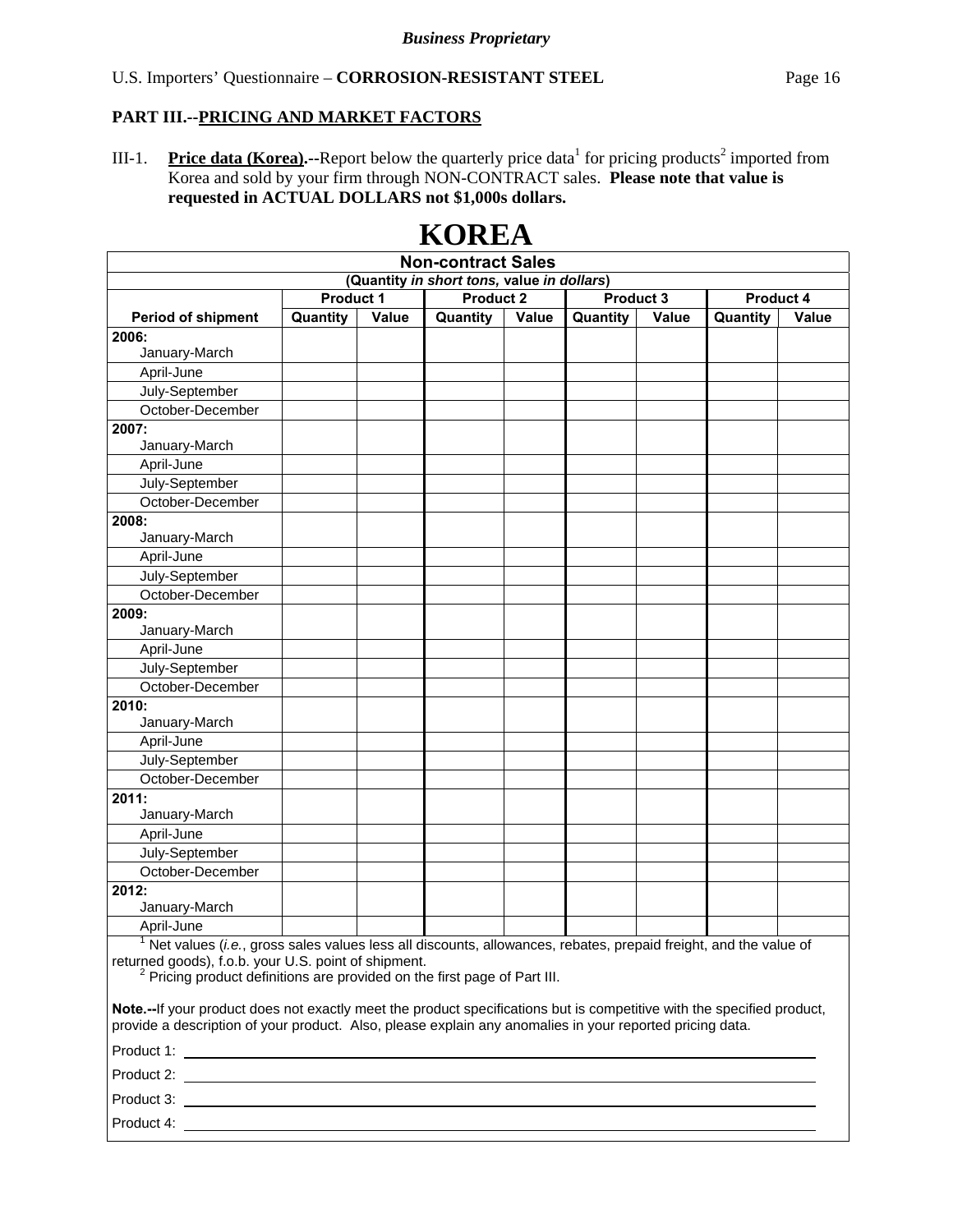III-2. **Price setting.--** How does your firm determine the prices that it charges for sales of corrosionresistant steel (*check all that apply*)? If your firm issues price lists, please submit sample pages of a recent list.

| <b>Customer type</b>                      | <b>Transaction</b><br>by<br>transaction | <b>Contracts</b> | <b>Set</b><br>price<br>lists | Other | If other, describe |
|-------------------------------------------|-----------------------------------------|------------------|------------------------------|-------|--------------------|
| Automotive end user                       |                                         |                  |                              |       |                    |
| Construction end user                     |                                         |                  |                              |       |                    |
| Other end user (specify: _____            |                                         |                  |                              |       |                    |
| Steel service centers and<br>distributors |                                         |                  |                              |       |                    |

#### III-3. **Discount policy.--** Please indicate and describe your firm's discount policies (*check all that apply*).

| <b>Customer type</b>                      | Quantity<br>discounts | Annual<br>total<br>volume<br>discounts | <b>No</b><br>discount<br>policy | <b>Other</b> | If other, describe |
|-------------------------------------------|-----------------------|----------------------------------------|---------------------------------|--------------|--------------------|
| Automotive end user                       |                       |                                        |                                 |              |                    |
| Construction end user                     |                       |                                        |                                 |              |                    |
| Other end user (specify:                  |                       |                                        |                                 |              |                    |
| Steel service centers and<br>distributors |                       |                                        |                                 |              |                    |

#### III-4. **Pricing terms for corrosion-resistant steel.--**

(a) What are your firm's typical sales terms for its imported corrosion-resistant steel?

| <b>Customer type</b>                      | <b>Net 30</b><br>days | <b>Net 60</b><br>days | 2/10 net 30<br>days | Other (specify) |
|-------------------------------------------|-----------------------|-----------------------|---------------------|-----------------|
| Automotive end user                       | $\mathcal{L}$         |                       |                     |                 |
| Construction end user                     |                       |                       |                     |                 |
| Other end user (specify: ______           |                       |                       |                     |                 |
| Steel service centers and<br>distributors |                       |                       |                     |                 |

(b) On what basis are your prices of imported corrosion-resistant steel usually quoted? *(check delivered or f.o.b for each applicable end use)*

| <b>Customer type</b>                   | <b>Delivered</b> | F.o.b. | If f.o.b., specify point |
|----------------------------------------|------------------|--------|--------------------------|
| Automotive end user                    |                  |        |                          |
| Construction end user                  |                  |        |                          |
| Other end user (specify: _____)        |                  |        |                          |
| Steel service centers and distributors |                  |        |                          |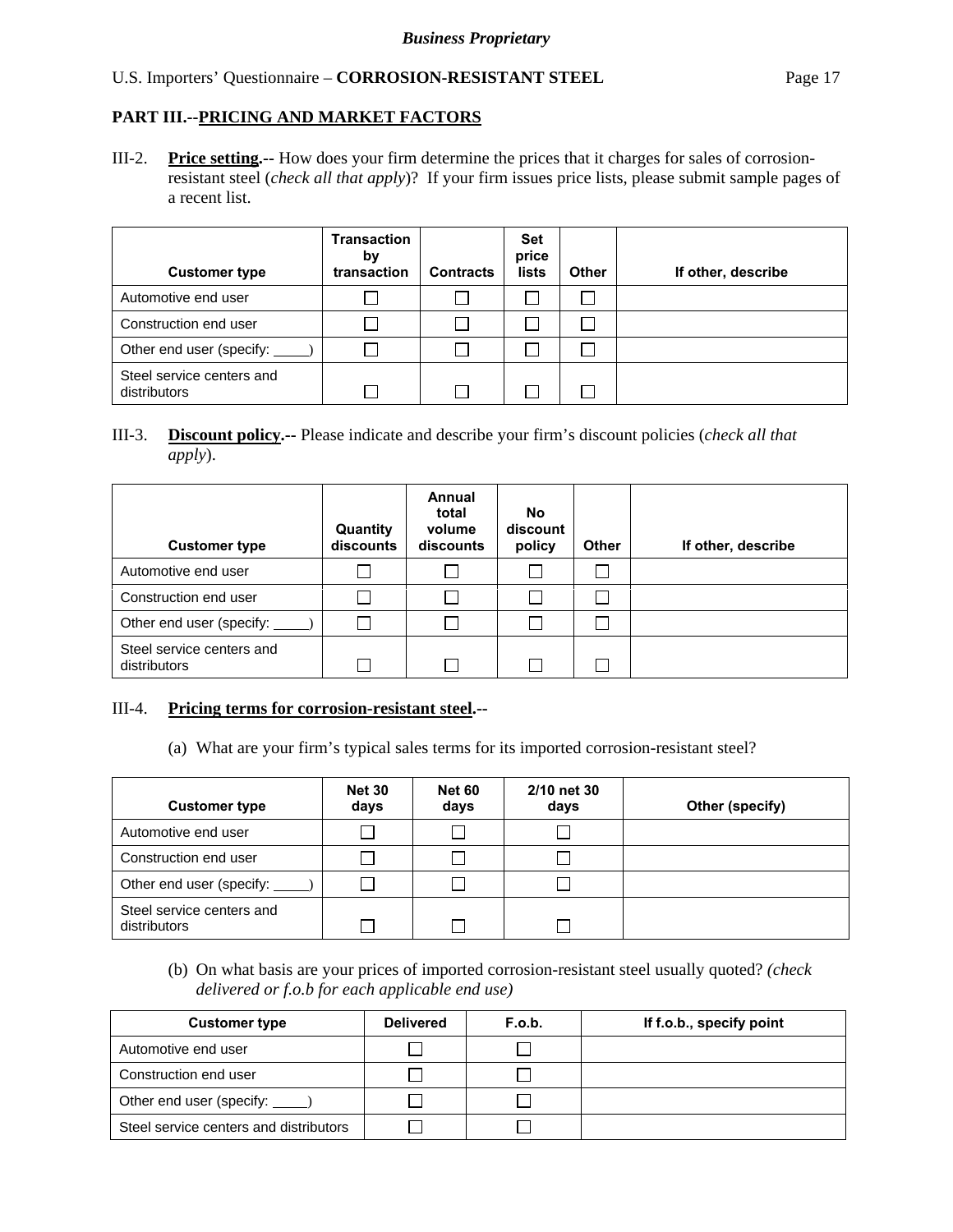# **PART III.--PRICING AND MARKET FACTORS**

| III-5. | <b>Financing.</b> -- Does your firm offer financing to customers located in the United States?                                                                                                                                                                |                                |      |                                  |      |        |   |
|--------|---------------------------------------------------------------------------------------------------------------------------------------------------------------------------------------------------------------------------------------------------------------|--------------------------------|------|----------------------------------|------|--------|---|
|        | Yes-Please describe.<br>No                                                                                                                                                                                                                                    |                                |      |                                  |      |        |   |
|        |                                                                                                                                                                                                                                                               |                                |      |                                  |      |        |   |
|        |                                                                                                                                                                                                                                                               |                                |      |                                  |      |        |   |
| III-6. | <b>Contract versus spot.</b> --Approximately what share of your firm's sales of its imported corrosion-<br>resistant steel from Germany and Korea in 2011 was on a (1) long-term contract basis, (2) short-<br>term contract basis, and (3) spot sales basis? |                                |      |                                  |      |        |   |
|        |                                                                                                                                                                                                                                                               |                                |      | Share of 2011 sales to           |      |        |   |
|        | <b>Type of sale</b>                                                                                                                                                                                                                                           | <b>Automotive</b><br>end users |      | <b>Construction</b><br>end users |      | Other: |   |
|        | Long-term contracts (multiple deliveries for<br>more than 12 months)                                                                                                                                                                                          |                                | %    |                                  | $\%$ |        | % |
|        | Short-term contracts (multiple deliveries up<br>to and including 12 months)                                                                                                                                                                                   |                                | $\%$ |                                  | $\%$ |        | % |
|        | Spot sales (for a single delivery)                                                                                                                                                                                                                            |                                | %    |                                  | %    |        | % |
|        | <b>Total</b>                                                                                                                                                                                                                                                  | 100                            | %    | 100                              | %    | 100    | % |

III-7. **Contract length.**-- Please specify the share of your firm's 2011 sales that fall within each specified category.

|                      | <b>Contract Sales</b> |                   |                         |                       |       |
|----------------------|-----------------------|-------------------|-------------------------|-----------------------|-------|
| $0$ to $3$<br>months | 4 to 6<br>months      | 7 to 12<br>months | Longer than<br>one year | Non-contract<br>sales | Total |
| %                    | %                     | $\%$              | %                       | %                     | 100 % |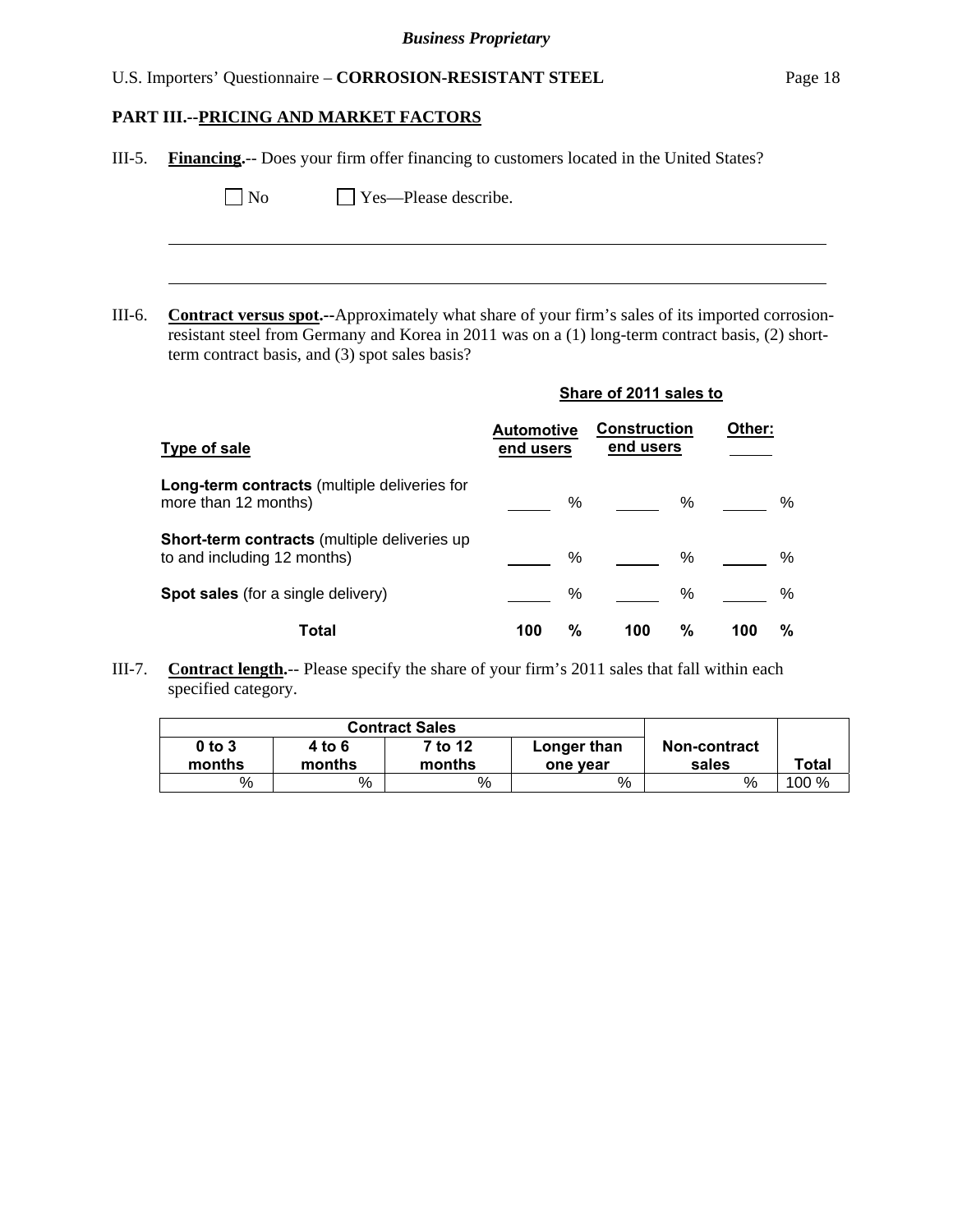$\overline{a}$ 

III-8. **Contract provisions.—** Please fill out the table with respect to provisions of your typical sales contracts for corrosion-resistant steel from Germany and Korea (or check "not applicable" if your firm does not sell on a long term and/or short term contract basis).

| <b>Typical sales contract</b><br>provisions | <b>Item</b>    | <b>Short term contracts</b><br>(multiple deliveries up to<br>and including 12 months) | Long term contracts<br>(multiple deliveries for more<br>than 12 months) |
|---------------------------------------------|----------------|---------------------------------------------------------------------------------------|-------------------------------------------------------------------------|
| Average contract duration                   | Number of days |                                                                                       |                                                                         |
| Price renegotiation (during the             | Yes            |                                                                                       |                                                                         |
| contract period)                            | No             |                                                                                       |                                                                         |
|                                             | Quantity       |                                                                                       |                                                                         |
| Fixed quantity and/or price                 | Price          |                                                                                       |                                                                         |
|                                             | <b>Both</b>    |                                                                                       |                                                                         |
|                                             | Yes            |                                                                                       |                                                                         |
| Meet or release provision                   | No             |                                                                                       |                                                                         |
| Not applicable                              |                |                                                                                       |                                                                         |

- III-9. **Surcharges.**-- If you sell corrosion-resistant steel on a long-term contract basis, were there any provisions for price changes or surcharges during the pendency of the contract?
	- No Ses-- Please identify the indices used to determine the amounts of the surcharge or price change, the amounts of the surcharge or price change, the period of time during which it was effective, and the reason for the surcharge or price increase.
- III-10. **Lead times.--**What is the average lead time between a customer's order and the date of delivery for your firm's sales of corrosion-resistant steel imported from Germany and Korea?

| <b>Source</b>                         | <b>Share of</b><br>2011 sales | <b>Lead time</b><br>(days) |
|---------------------------------------|-------------------------------|----------------------------|
| From your U.S. inventory              | %                             |                            |
| From foreign manufacturers' inventory | %                             |                            |
| Produced to order                     | %                             |                            |
| Total                                 | 100%                          |                            |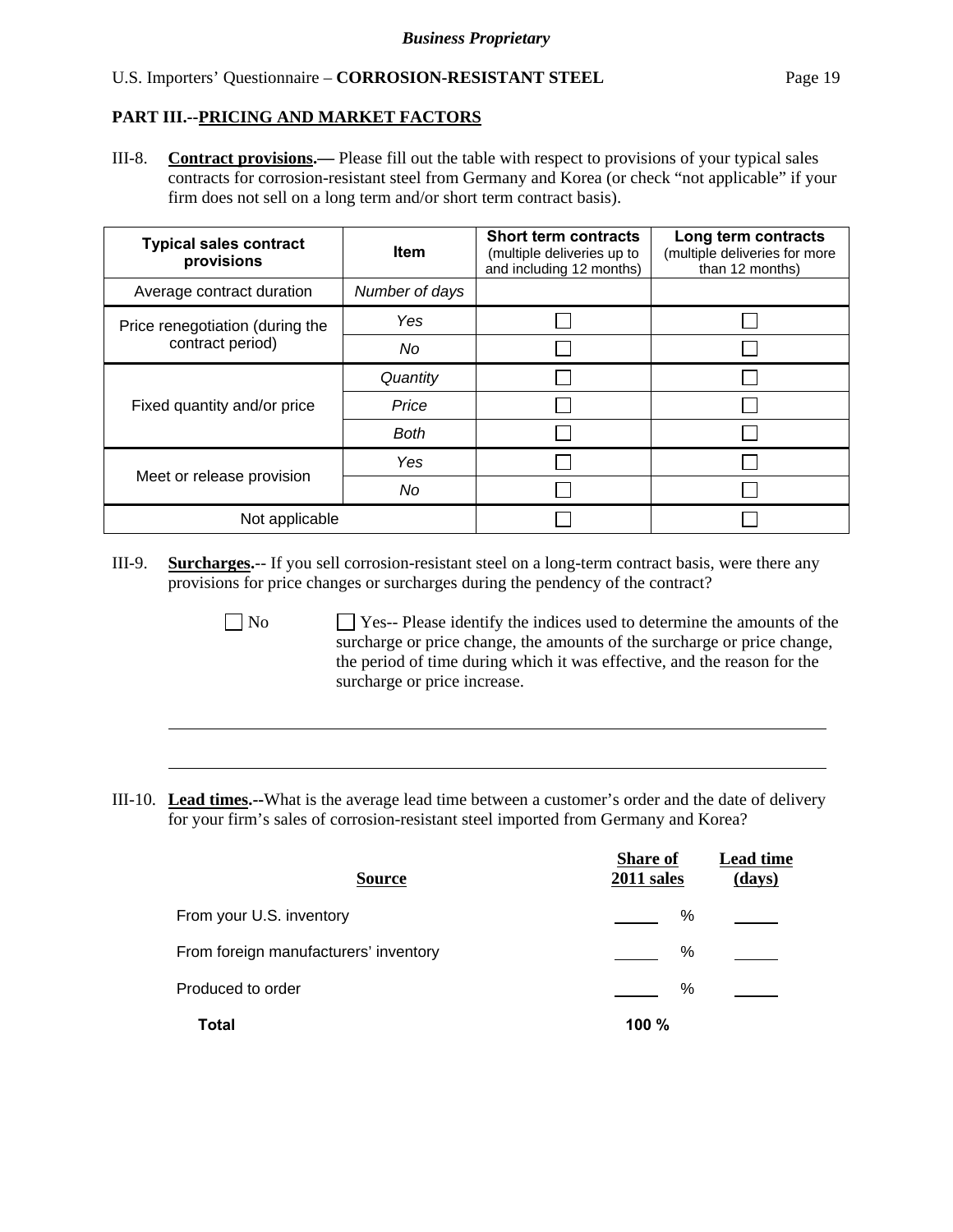#### **PART III.--PRICING AND MARKET FACTORS**

|  | III-11. Just-in-time inventory.-- Does your firm offer just-in-time or similar inventory services for<br>corrosion-resistant steel customers located in the United States?                              |                                                                                                                                                                                 |              |  |  |  |  |  |
|--|---------------------------------------------------------------------------------------------------------------------------------------------------------------------------------------------------------|---------------------------------------------------------------------------------------------------------------------------------------------------------------------------------|--------------|--|--|--|--|--|
|  |                                                                                                                                                                                                         | Yes—Please describe.<br>$\Box$ No                                                                                                                                               |              |  |  |  |  |  |
|  |                                                                                                                                                                                                         | III-12. Shipping information.--                                                                                                                                                 |              |  |  |  |  |  |
|  | What is the approximate percentage of the total delivered cost of corrosion-resistant steel<br>(a)<br>imported from Germany and Korea that is accounted for by U.S. inland transportation<br>$costs?$ % |                                                                                                                                                                                 |              |  |  |  |  |  |
|  | (b)<br>Who generally arranges the transportation to your customers' locations? (check one)<br>$\Box$ your firm $\Box$ purchaser <i>(check one)</i>                                                      |                                                                                                                                                                                 |              |  |  |  |  |  |
|  | (c)                                                                                                                                                                                                     | When you sell corrosion-resistant steel imported from Germany and Korea, from where<br>is it shipped?<br>$\Box$ point of importation $\Box$ storage facility <i>(check one)</i> |              |  |  |  |  |  |
|  | Indicate the approximate percentage of your sales of corrosion-resistant steel imported<br>from Germany and Korea that are delivered the following distances from your U.S. point                       |                                                                                                                                                                                 |              |  |  |  |  |  |
|  |                                                                                                                                                                                                         | Distance from your U.S. point of shipment                                                                                                                                       | <b>Share</b> |  |  |  |  |  |
|  |                                                                                                                                                                                                         | Within 100 miles                                                                                                                                                                | %            |  |  |  |  |  |
|  |                                                                                                                                                                                                         | 101 to 1,000 miles                                                                                                                                                              | $\%$         |  |  |  |  |  |
|  |                                                                                                                                                                                                         | Over 1,000 miles                                                                                                                                                                | %            |  |  |  |  |  |

III-13. **Geographical shipments.--** What is the geographic market area in the United States served by your firm's shipments of corrosion-resistant steel imported from any source? (check all that apply)

| Geographic area                                                                                                             | $\sqrt{ }$ if applicable |
|-----------------------------------------------------------------------------------------------------------------------------|--------------------------|
| <b>Northeast.</b> –CT, ME, MA, NH, NJ, NY, PA, RI, and VT.                                                                  |                          |
| <b>Midwest.</b> –IL, IN, IA, KS, MI, MN, MO, NE, ND, OH, SD, and WI.                                                        |                          |
| <b>Southeast.–AL, DE, DC, FL, GA, KY, MD, MS, NC, SC, TN, VA, and WV.</b>                                                   |                          |
| <b>Central Southwest.–AR, LA, OK, and TX.</b>                                                                               |                          |
| <b>Mountains.</b> - AZ, CO, ID, MT, NV, NM, UT, and WY.                                                                     |                          |
| <b>Pacific Coast.–CA, OR, and WA.</b>                                                                                       |                          |
| <b>Other</b> – All other markets in the United States not previously listed, including AK, HI,<br>PR, and VI, among others. |                          |

**Total 100 %**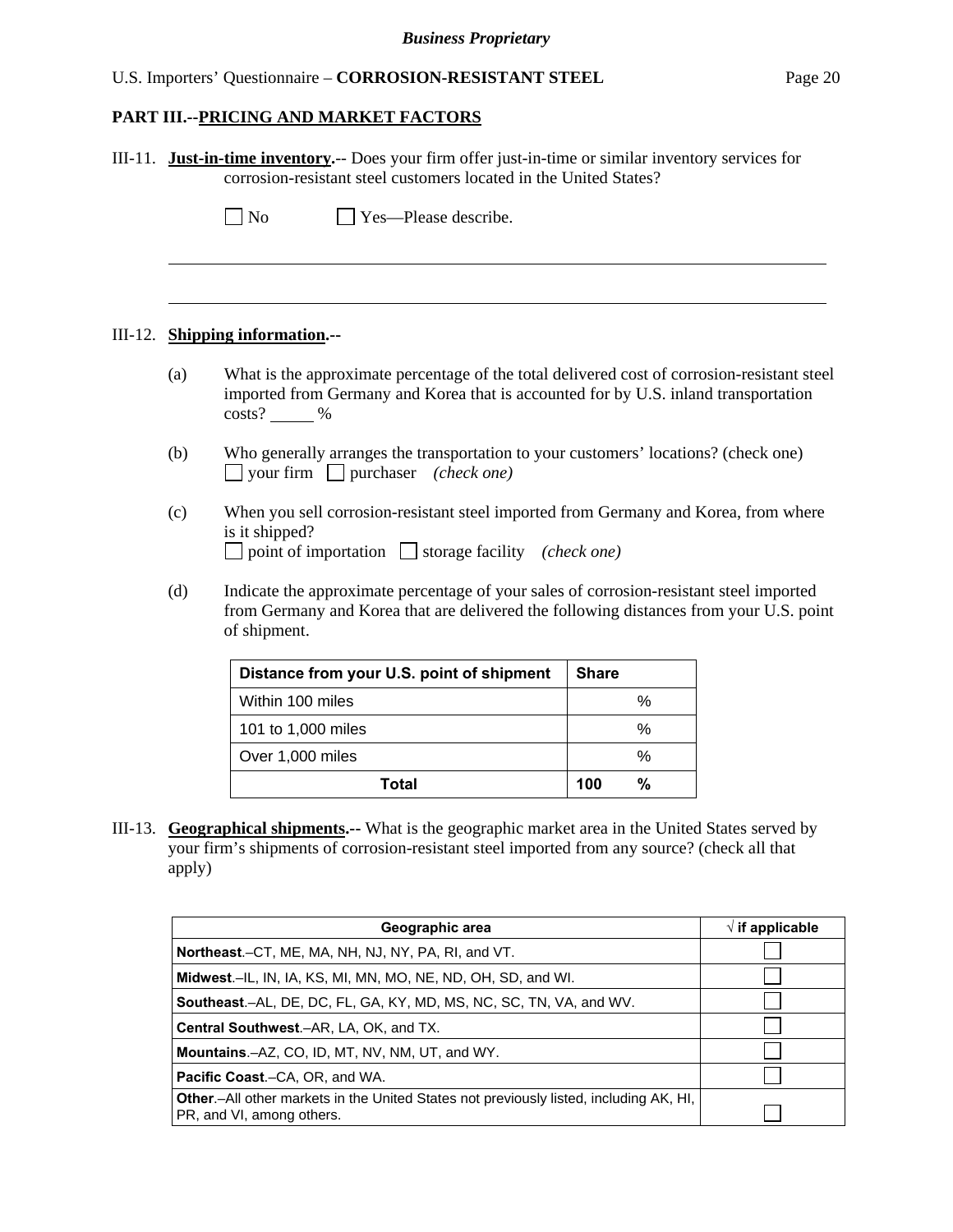III-14. **End uses.--**List the three most common end uses of the corrosion-resistant steel that you import from Germany and Korea. For each end-use product, what percentage of the total cost is accounted for by corrosion-resistant steel and other inputs?

|                 | Share of total cost of end use product<br>accounted for by |                        |              |
|-----------------|------------------------------------------------------------|------------------------|--------------|
| End use product | <b>Corrosion-resistant</b><br>steel (percent)              | Other inputs (percent) | <b>Total</b> |
|                 | %                                                          | %                      | 100%         |
|                 | %                                                          | %                      | 100%         |
|                 | %                                                          | %                      | 100%         |

III-15. **Changes in end uses.--** Have there been any changes in the end uses of corrosion-resistant steel since 2006? Do you anticipate any future changes?

| <b>Changes in end</b><br>uses | No | Yes | <b>Explain</b> |
|-------------------------------|----|-----|----------------|
| Changes since<br>2006         |    |     |                |
| Anticipated<br>changes        |    |     |                |

- III-16. **Substitutes.--** Can other products be substituted for corrosion-resistant steel?
	- No **No** Yes--Please fill out the table.

|               |                   | End use in which this | Have changes in the prices of this<br>substitute affected the price for corrosion-<br>resistant steel? |            |                    |  |  |
|---------------|-------------------|-----------------------|--------------------------------------------------------------------------------------------------------|------------|--------------------|--|--|
|               | <b>Substitute</b> | substitute is used    | No                                                                                                     | <b>Yes</b> | <b>Explanation</b> |  |  |
| $\mathbf 1$ . |                   |                       |                                                                                                        |            |                    |  |  |
| 2.            |                   |                       |                                                                                                        |            |                    |  |  |
| 3.            |                   |                       |                                                                                                        |            |                    |  |  |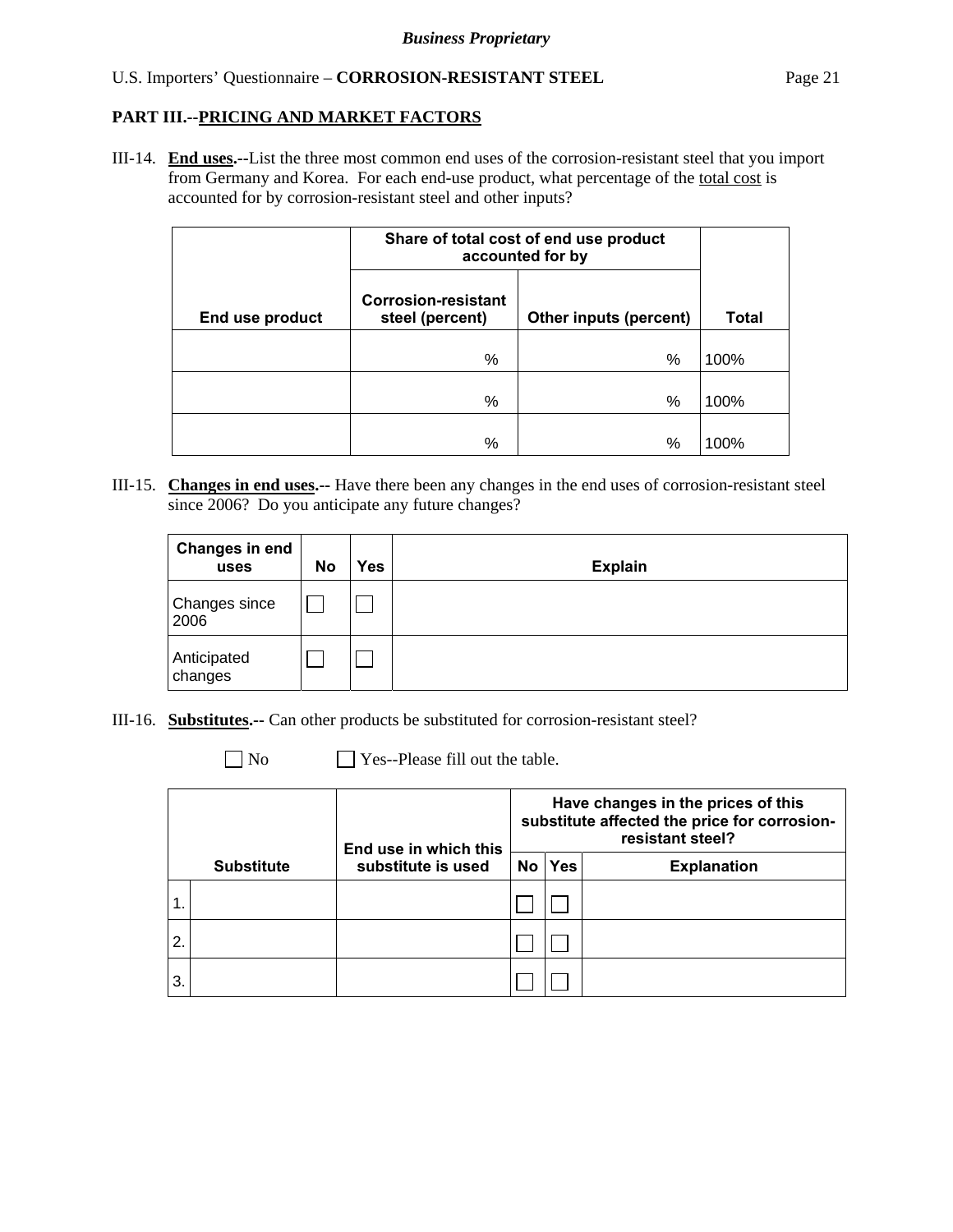III-17. **Changes in substitutes.--** Have there been any changes in the number or types of products that can be substituted for corrosion-resistant steel since 2006? Do you anticipate any future changes?

| <b>Changes in</b><br>substitutes | No | <b>Yes</b> | <b>Explain</b> |
|----------------------------------|----|------------|----------------|
| Changes since<br>2006            |    |            |                |
| Anticipated<br>changes           |    |            |                |

#### III-18. **Raw materials.**--

l

 $\overline{a}$ 

 $\overline{a}$ 

(a) To what extent have changes in the prices of raw materials affected your firm's selling prices for corrosion-resistant steel since 2006?

(b) Do you anticipate changes in your raw material costs in the foreseeable future?

 $\Box$  No  $\Box$  Yes--Please explain and identify the time period(s) and factor(s) involved.

III-19. **Changes in factors affecting supply.--**Have any changes occurred in any other factors affecting supply (e.g., changes in availability or prices of energy or labor; transportation conditions; production capacity and/or methods of production; technology; export markets; or alternative production opportunities) that affected the availability of U.S.-produced corrosion-resistant steel in the U.S. market since 2006?

 $\neg$  No  $\neg$  Yes--Please provide details.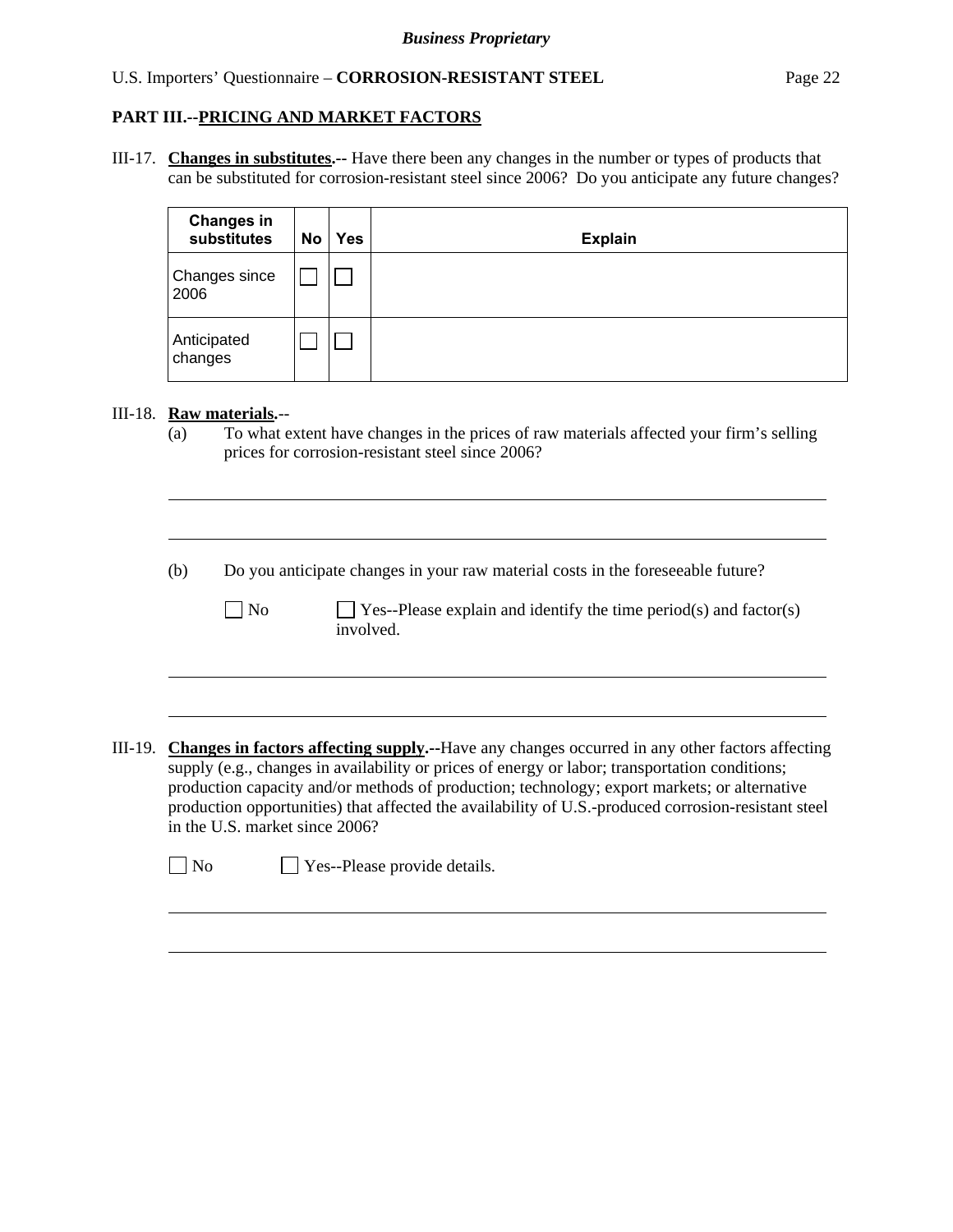| III-20.   | $etc.$ )?  | <b>Supply constraints.</b> --Has your firm refused, declined, or been unable to supply corrosion-<br>resistant steel since January 1, 2006 (examples include placing customers on allocation or<br>"controlled order entry," declining to accept new customers or renew existing customers,<br>delivering less than the quantity promised, been unable to meet timely shipment commitments, |  |  |  |  |
|-----------|------------|---------------------------------------------------------------------------------------------------------------------------------------------------------------------------------------------------------------------------------------------------------------------------------------------------------------------------------------------------------------------------------------------|--|--|--|--|
|           | $\vert$ No | Yes-- Please identify the time frame in which this occurred, specific products<br>involved, and the circumstances in which you were not able to supply the<br>products.                                                                                                                                                                                                                     |  |  |  |  |
|           |            |                                                                                                                                                                                                                                                                                                                                                                                             |  |  |  |  |
| $III-21.$ |            | <b>Availability of "subject" import supply.--</b>                                                                                                                                                                                                                                                                                                                                           |  |  |  |  |
|           | (a)        | Do you anticipate any changes in terms of the availability of corrosion-resistant steel<br>imported from Germany and Korea in the U.S. market?                                                                                                                                                                                                                                              |  |  |  |  |
|           |            | No change<br>Increase<br>Decrease                                                                                                                                                                                                                                                                                                                                                           |  |  |  |  |
|           | (b)        | If you anticipate changes in supply, please identify the changes, and why you anticipate<br>these changes in supply.                                                                                                                                                                                                                                                                        |  |  |  |  |
|           |            |                                                                                                                                                                                                                                                                                                                                                                                             |  |  |  |  |
| $III-22.$ |            | <b>Availability of "nonsubject" import supply.</b> --Has the availability of NONSUBJECT corrosion-<br>resistant steel (i.e., corrosion-resistant steel imported from countries other than Germany and<br>Korea) changed since 2006?                                                                                                                                                         |  |  |  |  |
|           | $\Box$ No  | $\Box$ Yes--Please explain.                                                                                                                                                                                                                                                                                                                                                                 |  |  |  |  |
|           |            |                                                                                                                                                                                                                                                                                                                                                                                             |  |  |  |  |
|           |            |                                                                                                                                                                                                                                                                                                                                                                                             |  |  |  |  |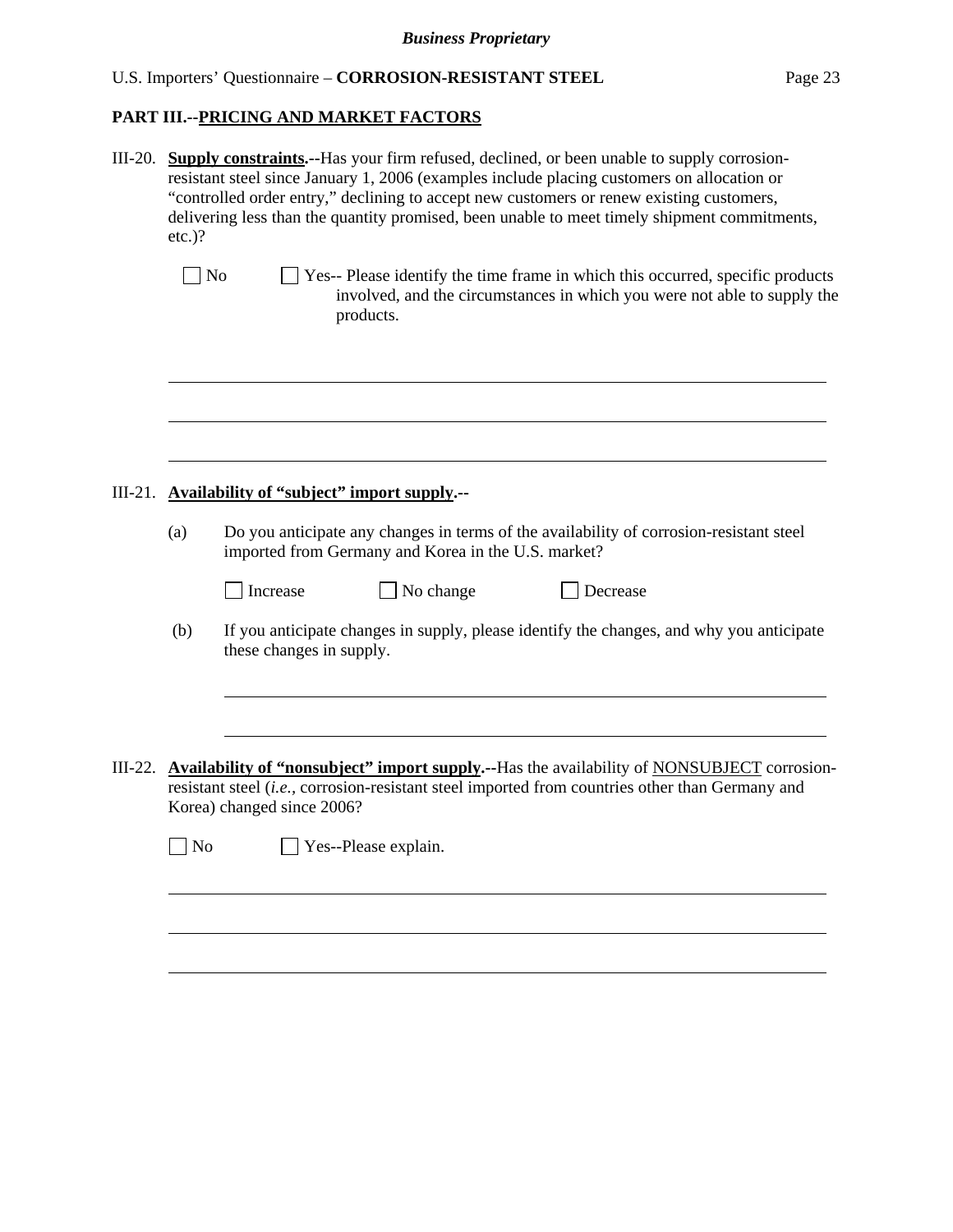l

III-23. **Export constraints.--**Describe how easily your firm can shift its sales of corrosion-resistant steel between the U.S. market and alternative country markets. In your discussion, please describe any contracts, other sales arrangements, or other constraints that would prevent or retard your firm from shifting corrosion-resistant steel between the U.S. and alternative country markets within a 12-month period.

III-24. **Product changes.--** Have there been any significant changes in the product range, product mix, or marketing of corrosion-resistant steel since 2006? Do you anticipate any future changes?

| <b>Changes in</b><br>product range,<br>product mix, or<br>marketing | No | <b>Yes</b> | <b>Explain</b> |
|---------------------------------------------------------------------|----|------------|----------------|
| Changes since<br>2006                                               |    |            |                |
| Anticipated<br>changes                                              |    |            |                |

III-25. **Demand trends.--** Indicate how demand within the United States and outside of the United States (if known) for corrosion-resistant steel has changed since January 1, 2006, and how you anticipate demand will change in the future (through 2014). Describe the principal factors that have affected, and that you anticipate will affect, these changes in demand. Please also provide reasons why you think these factors will affect demand in the future.

| <b>Market</b>                                 | <b>Increase</b> | No<br>change | <b>Decrease</b> | <b>Fluctuate</b> | <b>Factors/Reason</b> |  |  |  |  |
|-----------------------------------------------|-----------------|--------------|-----------------|------------------|-----------------------|--|--|--|--|
| Demand since 2006                             |                 |              |                 |                  |                       |  |  |  |  |
| Within<br>the United<br><b>States</b>         |                 |              |                 |                  |                       |  |  |  |  |
| <b>Outside</b><br>the United<br><b>States</b> |                 |              |                 |                  |                       |  |  |  |  |
| Anticipated future demand                     |                 |              |                 |                  |                       |  |  |  |  |
| <b>Within</b><br>the United<br><b>States</b>  |                 |              |                 |                  |                       |  |  |  |  |
| <b>Outside</b><br>the United<br><b>States</b> |                 |              |                 |                  |                       |  |  |  |  |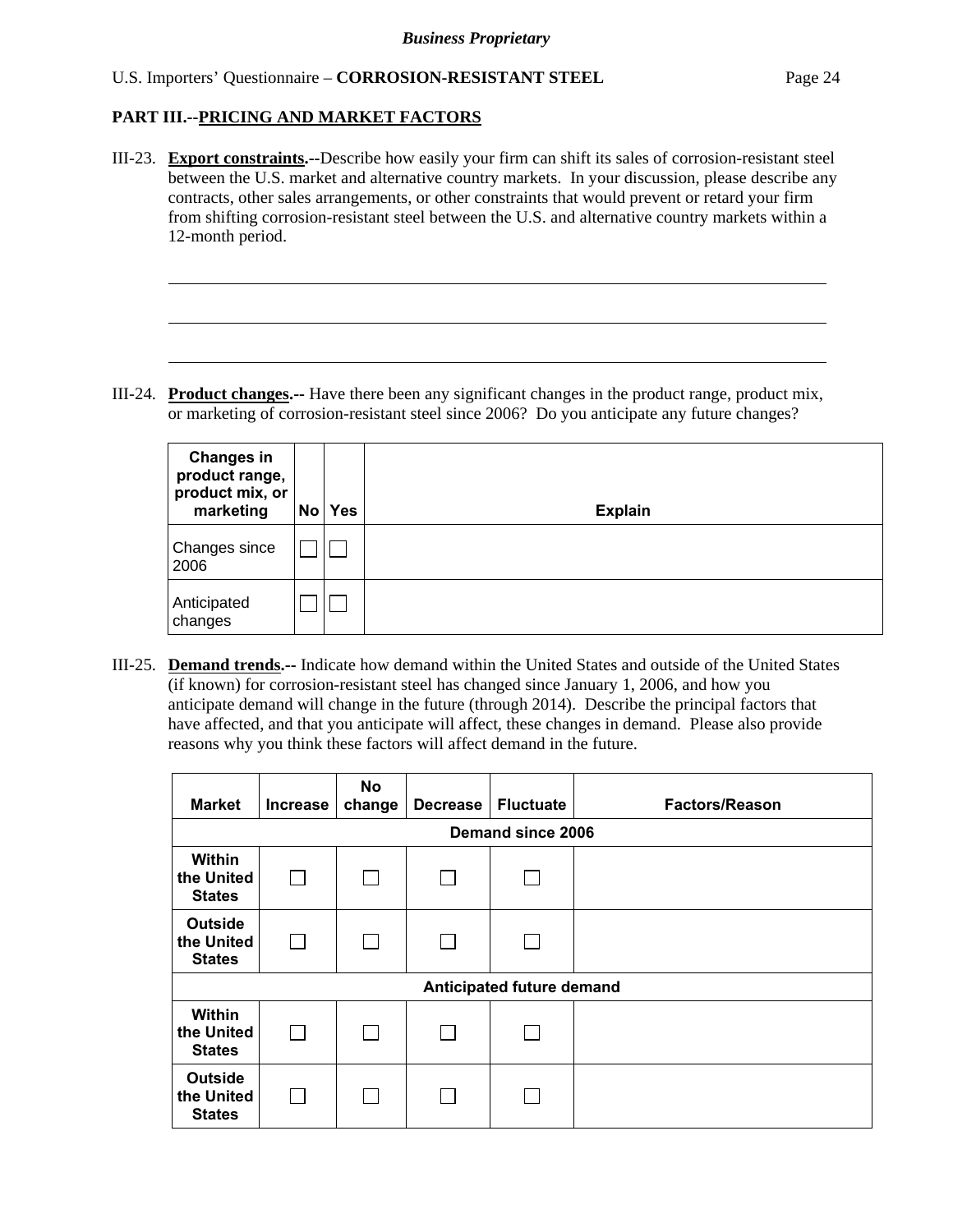#### **PART III.--PRICING AND MARKET FACTORS**

#### III-26. **Conditions of competition.--**

|         | $\Box$ No (skip to question III-27.)<br>$\Box$ Yes-- Please describe and then answer part (b).                                                      |
|---------|-----------------------------------------------------------------------------------------------------------------------------------------------------|
|         |                                                                                                                                                     |
|         |                                                                                                                                                     |
|         |                                                                                                                                                     |
|         |                                                                                                                                                     |
|         | (b) If yes, have there been any changes in the business cycles or conditions of competition for<br>corrosion-resistant steel since January 1, 2006? |
|         | Yes-- Please describe.<br>N <sub>o</sub>                                                                                                            |
|         |                                                                                                                                                     |
|         |                                                                                                                                                     |
|         |                                                                                                                                                     |
| III-27. | Price comparisons.--Please compare market prices of corrosion-resistant steel in U.S. and non-                                                      |
|         | U.S. markets. Provide information as to time periods and regions for any price comparisons.                                                         |
|         |                                                                                                                                                     |

III-28. **Market studies and business plans.--**Please provide as a separate attachment to this request any business plans or internal documents from your firm, and studies, surveys, etc. that you are aware of that quantify and/or otherwise discuss corrosion-resistant steel supply (including production capacity and capacity utilization) and demand in (1) the United States, (2) each of the other major producing/consuming countries, including Germany and Korea, and (3) the world as a whole. Of particular interest is such data from 2006 to the present and forecasts for the future.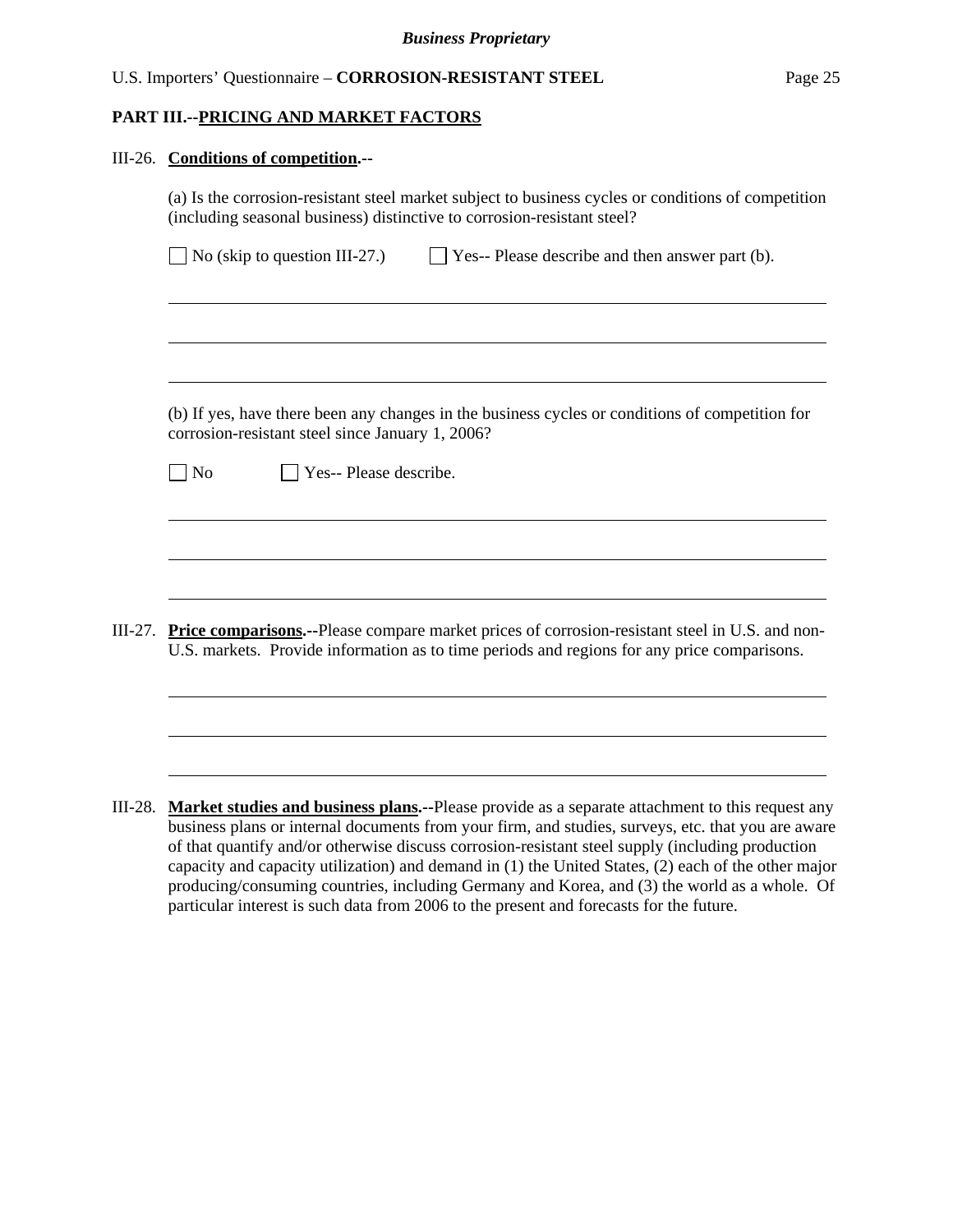III-29. **Interchangeability by country-pair.--**Is corrosion-resistant steel produced in the United States and in other countries interchangeable (*i.e.*, can they physically be used in the same applications)?

Please indicate A, F, S, N, or 0 in the table below:

- A = the products from a specified country-pair are *always* interchangeable
- F = the products are *frequently* interchangeable
- S = the products are *sometimes* interchangeable
- $N =$  the products are *never* interchangeable
- $0 = no$  *familiarity* with products from a specified country-pair

| Country-pair                                                                                                                                                                   | Germany | Korea | Other countries |  |  |  |  |
|--------------------------------------------------------------------------------------------------------------------------------------------------------------------------------|---------|-------|-----------------|--|--|--|--|
| <b>United States</b>                                                                                                                                                           |         |       |                 |  |  |  |  |
| Germany                                                                                                                                                                        |         |       |                 |  |  |  |  |
| Korea                                                                                                                                                                          |         |       |                 |  |  |  |  |
| For any country-pair producing corrosion-resistant steel that is sometimes or never<br>interchangeable, please explain the factors that limit or preclude interchangeable use: |         |       |                 |  |  |  |  |